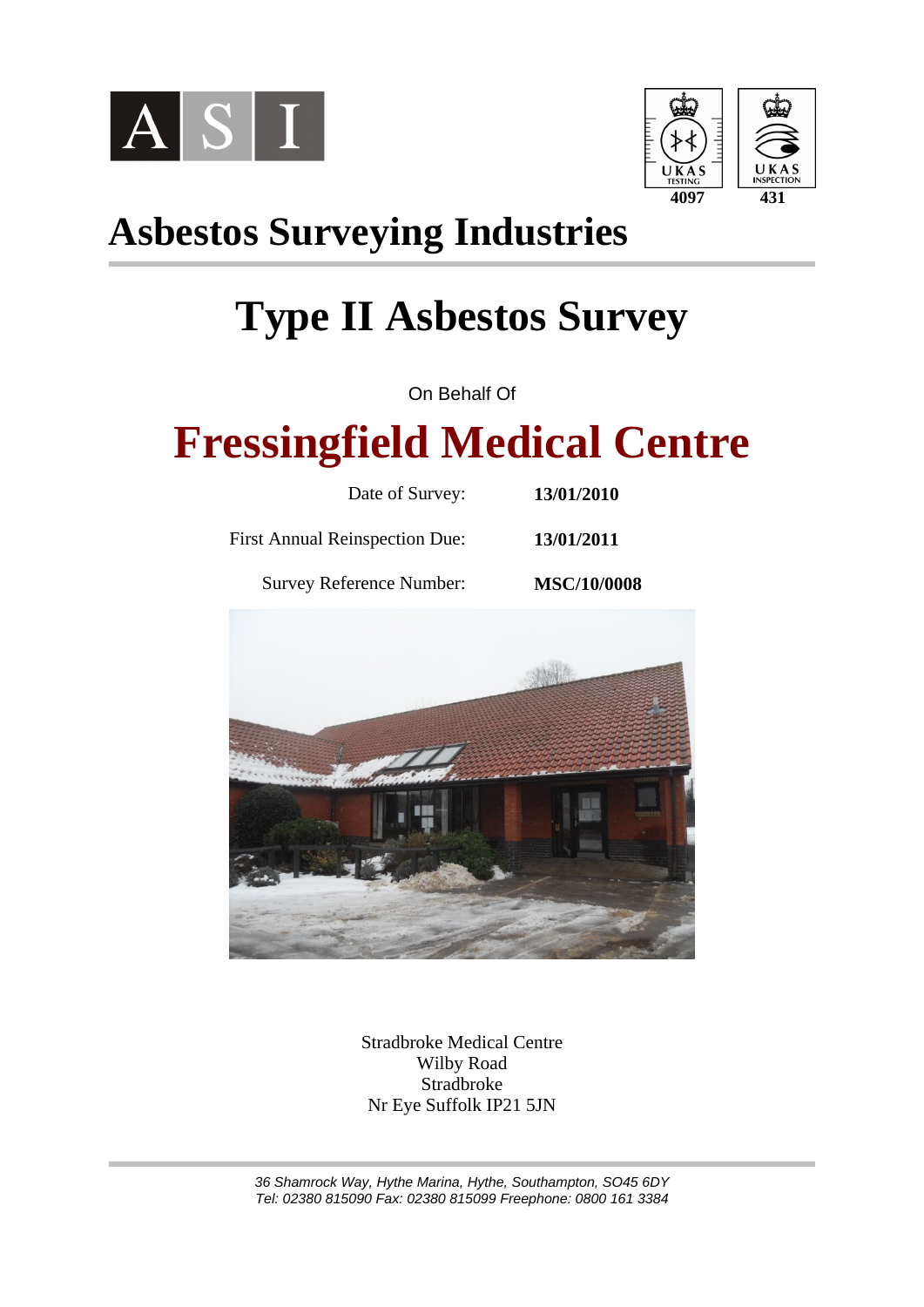

#### **Terms Conditions and Limitations**

#### **Terms and Conditions**

This consultancy contract has been completed by ASI Ltd on the terms and conditions defined by the client. Whilst compiling the report all possible care and attention has been taken.

This survey has been carried out and reported by ASI Ltd. This report may not be reproduced or have variations, alterations, changes, adjustments or modifications, in any form, in whole or part without written permission by ASI Ltd. Any plans provided, will be provided in colour and may not be reproduced in black and white. ASI Ltd. will accept no responsibility for the validity of unauthorised reports or reproduced black and white plans.

ASI Ltd cannot accept any responsibility to any parties whatsoever, following the issue of the report for any matters arising which may be considered outside the scope of instructions received.

The report has been based upon an inspection of an unfamiliar site, during the course of the survey all efforts have been made to locate and identify the presence of asbestos containing materials, as far as reasonably practicable. It is not possible to regard the findings of any survey as being definitive. It remains a possibility that additional asbestos containing materials may be found within the structure of the building due to various reasons.

Asbestos containing materials are often hidden within the structure of buildings or within sealed areas in the building. Whilst every effort has been made to locate and identify all sources of asbestos containing material some may have been missed due to repairs, alterations etc, or where fabrications and other finishes have been applied or where different specifications such as a possible mixture of asbestos and non-asbestos materials have been applied in the same area.

Only by sampling every inch of pipework; all panels to the walls; every ceiling tile; and every floor tile etc, can we be certain of all compositions to all materials; due to the timescale and spiralling cost this is clearly impractical.

Without extensive demolition work ASI Ltd cannot be held responsible for any omissions to the final report.

ASI reserve the right to sub contract out all or part of these works.

In order to comply with the Data Protection Act 1998 ASI Ltd. will not transmit survey results via fax, e-mail or other electronic means without prior written consent.

This report must be read in its entirety. The reproduction of any part or parts of this document or excerts thereof render this document invalid. This document remains valid only if all pages are included.

#### **Limitations**

Electrical equipment has not been inspected e.g. fuse boxes, isolators, heaters, lights, etc without the presence of a qualified electrician who is familiar with asbestos regulations, or a certificate of disconnection.

Mobile plant / moving parts of machinery have not been inspected unless specified by the client, and only with the presence of person(s) familiar with the operational procedures of the equipment in question.

The surveyors have not attempted, by intrusive means, to identify any concealed asbestos in cavity walls or beneath cladding on structural beams, beneath decorative finishes or re-insulated services etc.

The surveyors have not surveyed behind or above identified asbestos materials unless it was clear that the examination would not disturb the ACM. The surveyors have not carried out any works in areas where it is suspected that asbestos materials would be (uncontrollably) disturbed by their actions.

Work above 2m height will only have been carried out with an assistant and use of the correct safety equipment. Such equipment, when provided by the client, must have undergone safety checks and be labelled accordingly. Surveyors will not have entered areas of extreme heat that exceeded the safety limits, or without the correct safety equipment and suitably qualified supervisor. Confined Spaces, as defined by the Confined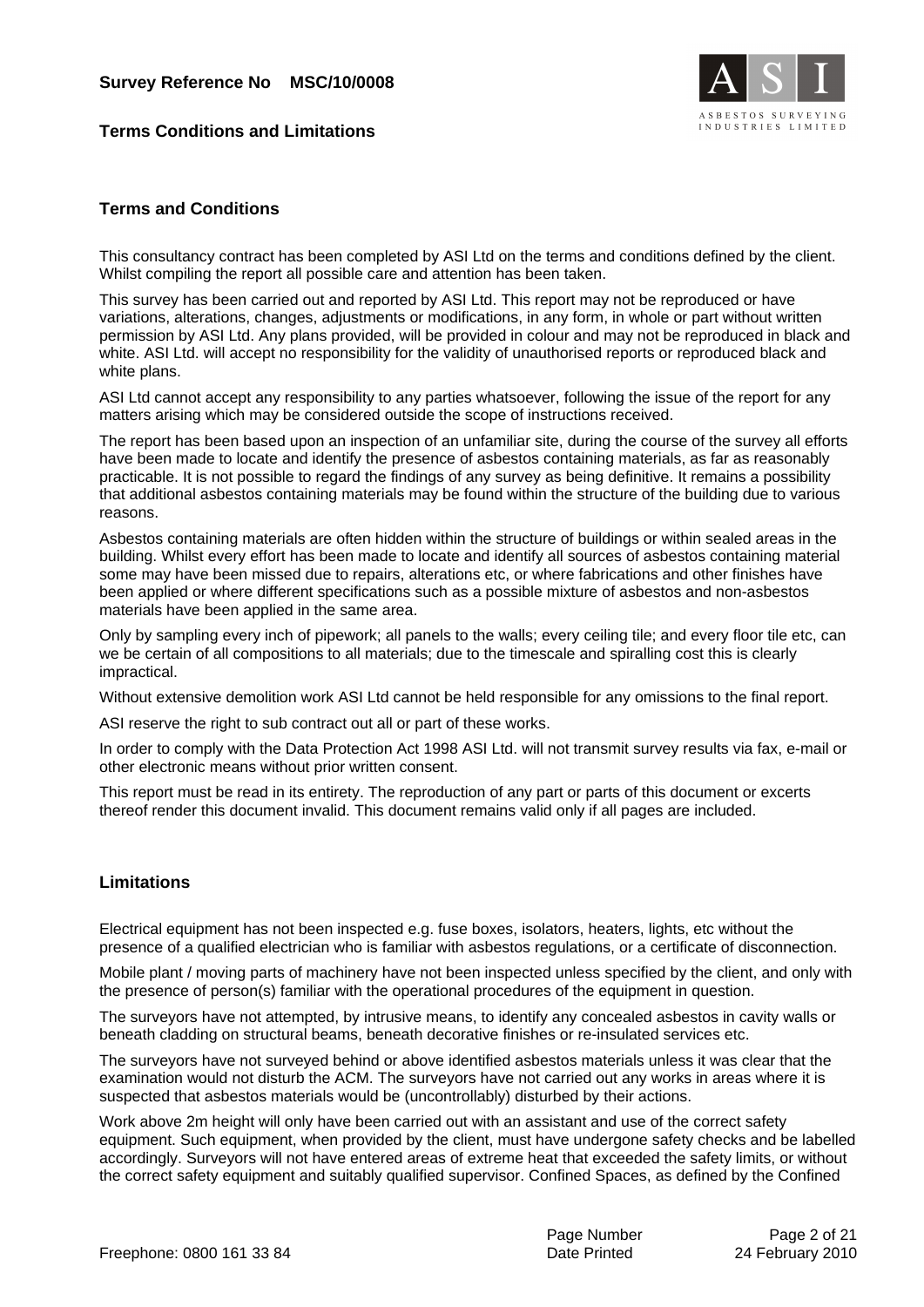

#### **Terms Conditions and Limitations**

Spaces Regulations 1997, will not have been surveyed. Radioactive areas will not have been surveyed.

Inspecting above / behind known or suspected ACMs will not have been undertaken unless a fully licensed asbestos removals contractor was in attendance to removal the materials (in accordance with current and relevant legislation) prior to investigation works.

Areas where specialist equipment is needed to gain access will not have been inspected e.g. lift shafts, floor ducts, boiler jackets, inside ventilation trunking, wall cavities etc. unless terms are agreed with the client.

In non-accessible areas or sections in areas it must be assumed that asbestos is present until proven otherwise.

The surveyors are responsible for ensuring the adequate treatment of sample points to ensure any additional fibre release is prevented, where possible. Repair and making good are the responsibility of the client.

Where an on-site risk assessment has indicated that it was not possible to survey an area safely, the surveyors will not have surveyed in order to comply with the relevant Health and Safety Regulations. All services will have been considered as 'live' by Asbestos Surveying Industries Ltd. unless evidence of disconnection has been provided by the client. Electrical service boxes, lift machinery, plant, lift shafts, pumping equipment, air handling units and other units will not have been inspected unless an engineer has been provided to accompany the surveyors.

| Lead Surveyor:               |       | Philip Jenkins |
|------------------------------|-------|----------------|
| Signature:                   | Date: | 24/02/2010     |
|                              |       |                |
| Asbestos Survey Reviewed by: |       | Peter Whetman  |
| Signature:                   | Date: | 24/02/2010     |
|                              |       |                |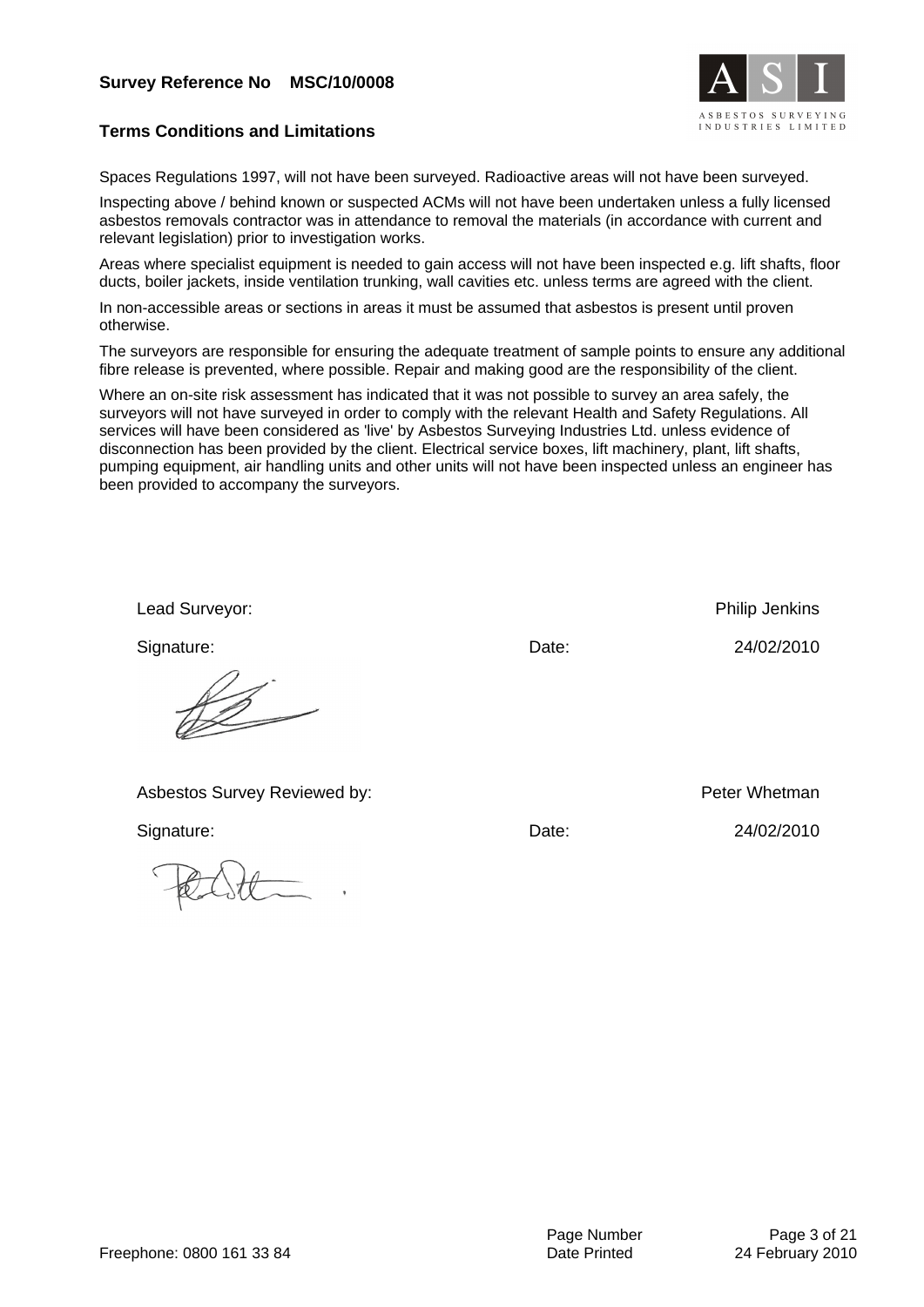

#### **Table of Contents**

| <b>Section 1</b> | <b>Contact Information</b>           |                                               |  |
|------------------|--------------------------------------|-----------------------------------------------|--|
| <b>Section 2</b> | <b>Introduction</b>                  |                                               |  |
|                  | 2.1                                  | Background                                    |  |
|                  | 2.2                                  | Scope of Works                                |  |
| <b>Section 3</b> | <b>Method Statement</b>              |                                               |  |
|                  | 3.1                                  | <b>Risk Assessment</b>                        |  |
|                  | 3.2                                  | Survey                                        |  |
|                  | 3.3                                  | Sampling                                      |  |
|                  | <b>Section 4 Asbestos Management</b> |                                               |  |
|                  | 4.1                                  | Aim and Purpose                               |  |
|                  | 4.2                                  | <i><b>Objectives</b></i>                      |  |
| <b>Section 5</b> |                                      | <b>Survey Summary Guidance</b>                |  |
|                  | 5.1                                  | <b>Survey Summary Details</b>                 |  |
| <b>Section 6</b> | <b>Sample Summary</b>                |                                               |  |
|                  | 6.1                                  | Positive Results HSE Notifiable Materials     |  |
|                  | 6.2                                  | Positive Results Non-HSE Notifiable Materials |  |
|                  |                                      |                                               |  |

#### **Appendices**

#### **Appendix I Asbestos Register**

Survey Details and Photos Material Assessment Algorithms Material Categories Material Assessments and Advised Action

#### **Appendix II Material Assessment Keys**

Material Assessment Keys

#### **Appendix III Analytical Certificate and Site Diagrams**

Analytical Certificate Site Diagrams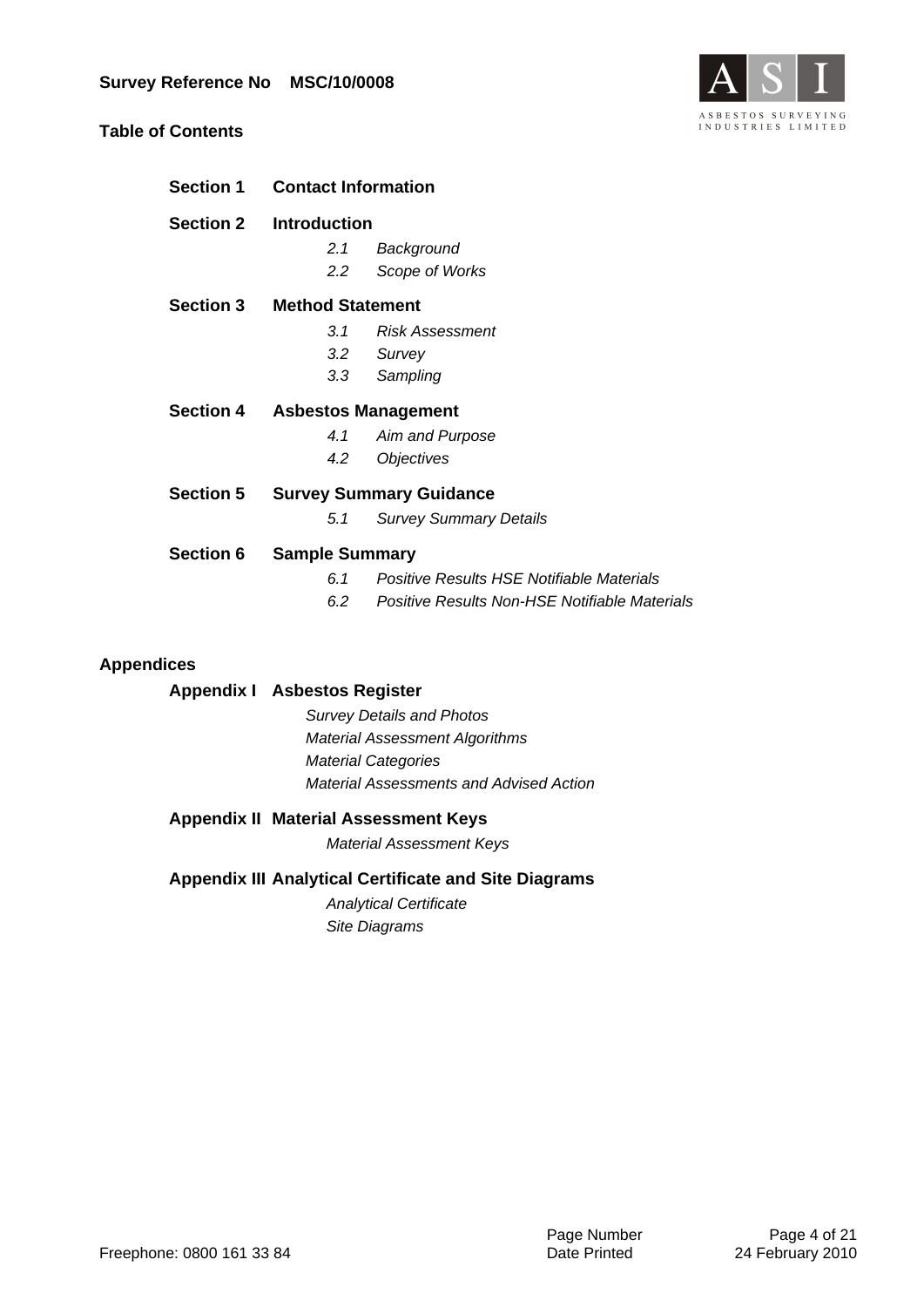**Section 1: Contact Information**

#### **CLIENT**

#### **Fressingfield Medical Centre**

New Street Fressingfield Suffolk IP21 5PJ

**CONTACT** Katie Civil **Tel:** 01379 586227

**Fax:**

### **SITE ADDRESS**

#### **Stradbroke Medical Centre**

Stradbroke Medical Centre Wilby Road **Stradbroke** Nr Eye Suffolk IP21 5JN

**CONTACT** Katie Civil

**Tel:** 01379 586227

**Fax:**

#### **INSTRUCTION PARTY**

#### **Katie Civil**

New Street **Fressingfield Suffolk** IP21 5PJ

**CONTACT** Katie Civil **Tel:** 01379 586227

**Fax:**

#### **ASBESTOS CONSULTANT**

#### **Asbestos Surveying Industries Ltd.**

36 Shamrock Way Hythe Marina **Southampton** SO45 6DY

#### **CONTACT**

| <i>Tel:</i> | <i>023 80815090</i>       |
|-------------|---------------------------|
| <i>Fax:</i> | <i>023 80815099</i>       |
|             | Freephone: 0800 161 33 84 |

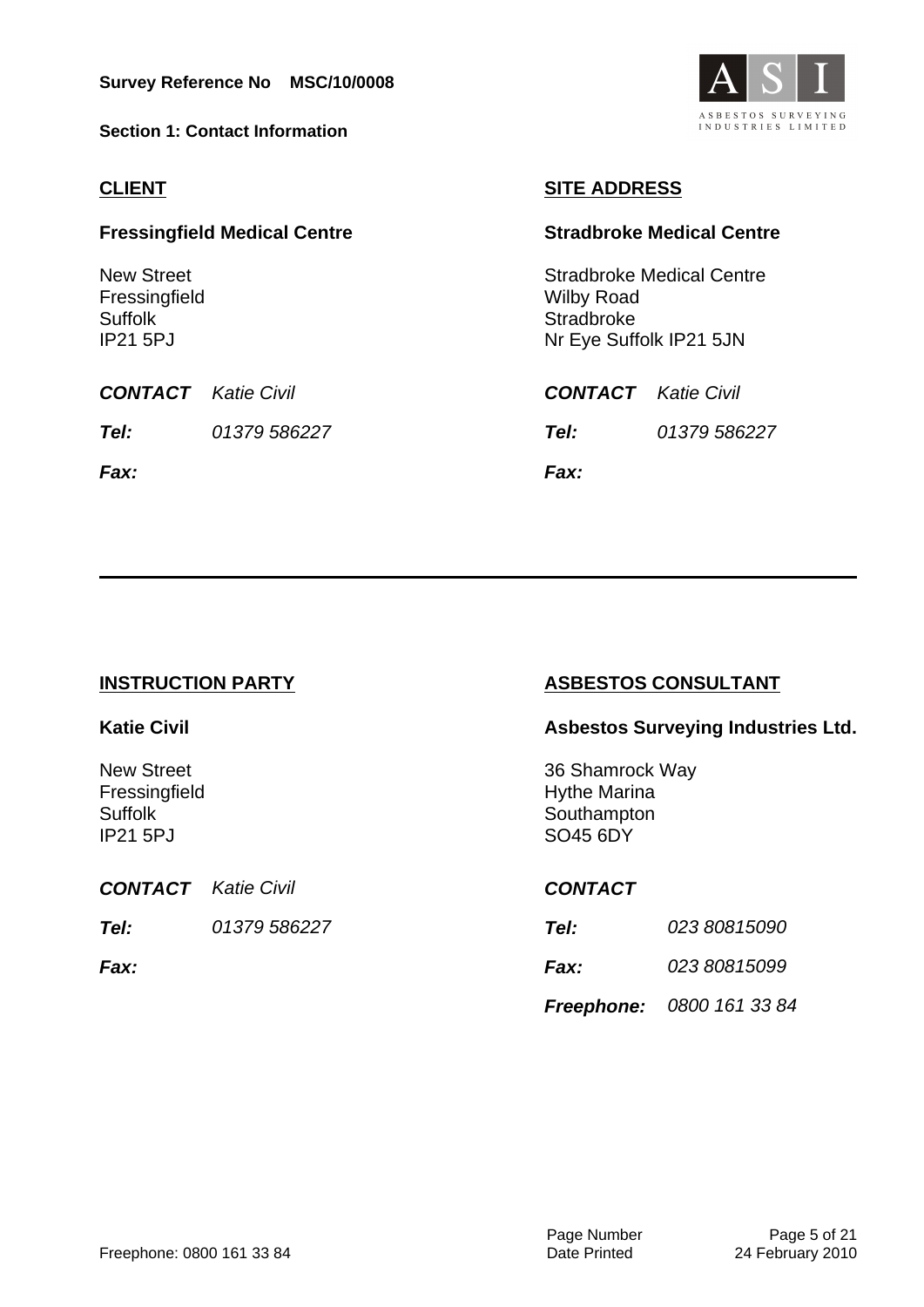

#### **Section 2: Introduction**

#### **2.1 Background**

A.S.I. Ltd (Asbestos Surveying Industries) received a request from Katie Civil To undertake an asbestos survey at the premises known as:

Stradbroke Medical Centre Wilby Road **Stradbroke** Nr Eye Suffolk IP21 5JN

on behalf of Fressingfield Medical Centre

The client has been made aware that a Type 2 Standard sampling, identification and assessment survey cannot be used as a pre-assessment to refurbishment or demolition works.

A survey or register may instill a false sense of security and should not be regarded as definitive, but should be used as a tool within part of a complete asbestos management plan.

#### **2.2 Scope of Works**

The works were carried out in the areas indicated by the site diagrams (Appendix III).

Any areas that could not be accessed by the surveyors have been recorded as Non-Accessible areas. Non-accessible areas must be regarded as containing asbestos until they can be surveyed by a competent person. Any suspicious materials should be sampled and analysed by an accredited laboratory.

During the course of the works the surveyors will not have accessed areas of live plant or machinery e.g. Electrical switch cupboards, fuse boxes, ioslators, switch gears, lights, lift machinery, brake units, etc. without the presence of an isolation / disconnection certificate or the presence of an authorised and competent engineer.

Surveyors will not have accessed areas where, to do so, would have damaged or destroyed decorative coatings or finishes.

Areas behind or above suspected ACMs will not have been accessed and ACMs will not have been uncontrollably disturbed during the course of the survey.

Any survey represents a 'snapshot' which is relevant only for the date and time of the survey. ASI Ltd. accept no repsonsibility for any alterations, omissions or inaccuracies which are caused as a result of works which may be carried out following the survey, but prior to the issuing of the report.

The surveyors attending site were:

Philip Jenkins

The survey was completed on the 13/01/2010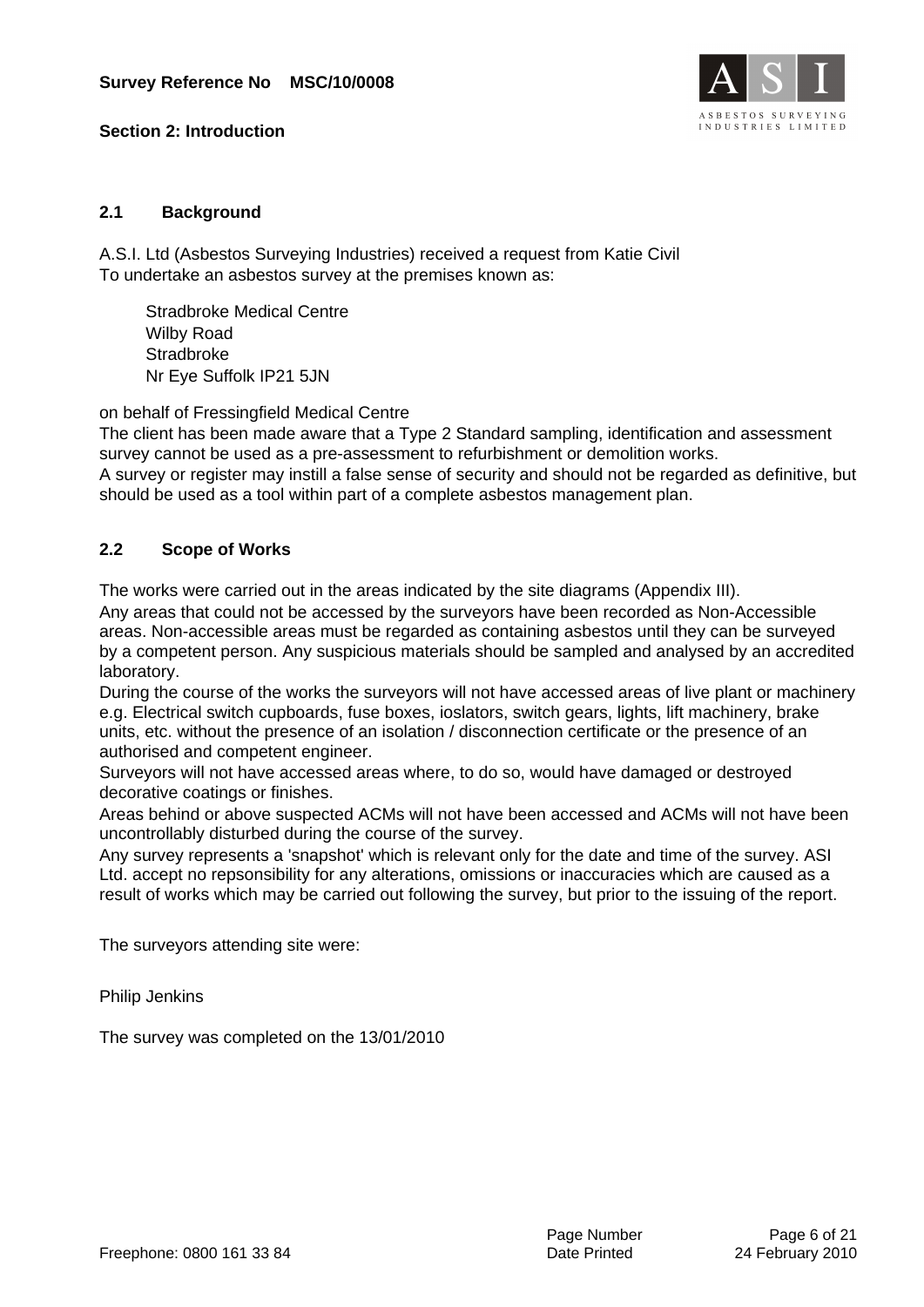

#### **Section 3: Method Statement**

#### **3.1 Risk Assessment**

A risk assessment has been compiled to ensure the health and safety of surveyors, sampling personnel, and other occupants of the building.

The surveyor keeps the risk assessment on site during the course of the survey, and whilst on site will comply at all times with the client's emergency evacuation procedures.

Any changes or alterations to risk assessments or risk factors are updated and noted on the appropriate risk assessment proforma.

#### **3.2 Survey**

Surveys are conducted in accordance with our documented in-house procedure which is accredited by UKAS and based on the methods outlined in MDHS 100.

The Surveyors restrict access to the surveying area, where appropriate, with the use of suitable signage and / or barrier tape.

A visual inspection of the area is conducted to ascertain the presence of non-asbestos materials, materials likely to be mistaken for asbestos and suspect materials which require sampling to determine if they contain asbestos.

Areas that could not be accessed by the surveyors are regarded as non-accessible areas. Access to the area should be controlled until such time as a competent person can survey the area for the presence of asbestos containing materials.

It may be possible, during the course of a survey, that an area may be deemed contaminated with asbestos materials. Access to such an area should be restricted until the area can be environmentally cleaned by appropriate personnel or an appropriate asbestos contractor in accordance with the CAR 2006.

During the asbestos survey it is not possible for surveyors to identify Asbestos Containing Materials (ACMs) which are concealed within cavity walls, stone cladding, re-insulated services or decorative finishes.

#### **3.3 Sampling**

To ascertain the presence of asbestos, a small representative sample of material is removed for analysis and the sampling area made safe with the use of paint, filler, aluminium tape and / or sample point labels which aid in identification.

The sampling strategy, extent of sample and methodology are all dependent on the particular type of ACM which is being sampled.

In all cases the surveyors take all appropriate measures to ensure that samples are gathered, stored and transported in an appropriate manner such as to reduce any possibility of contamination during the sampling process.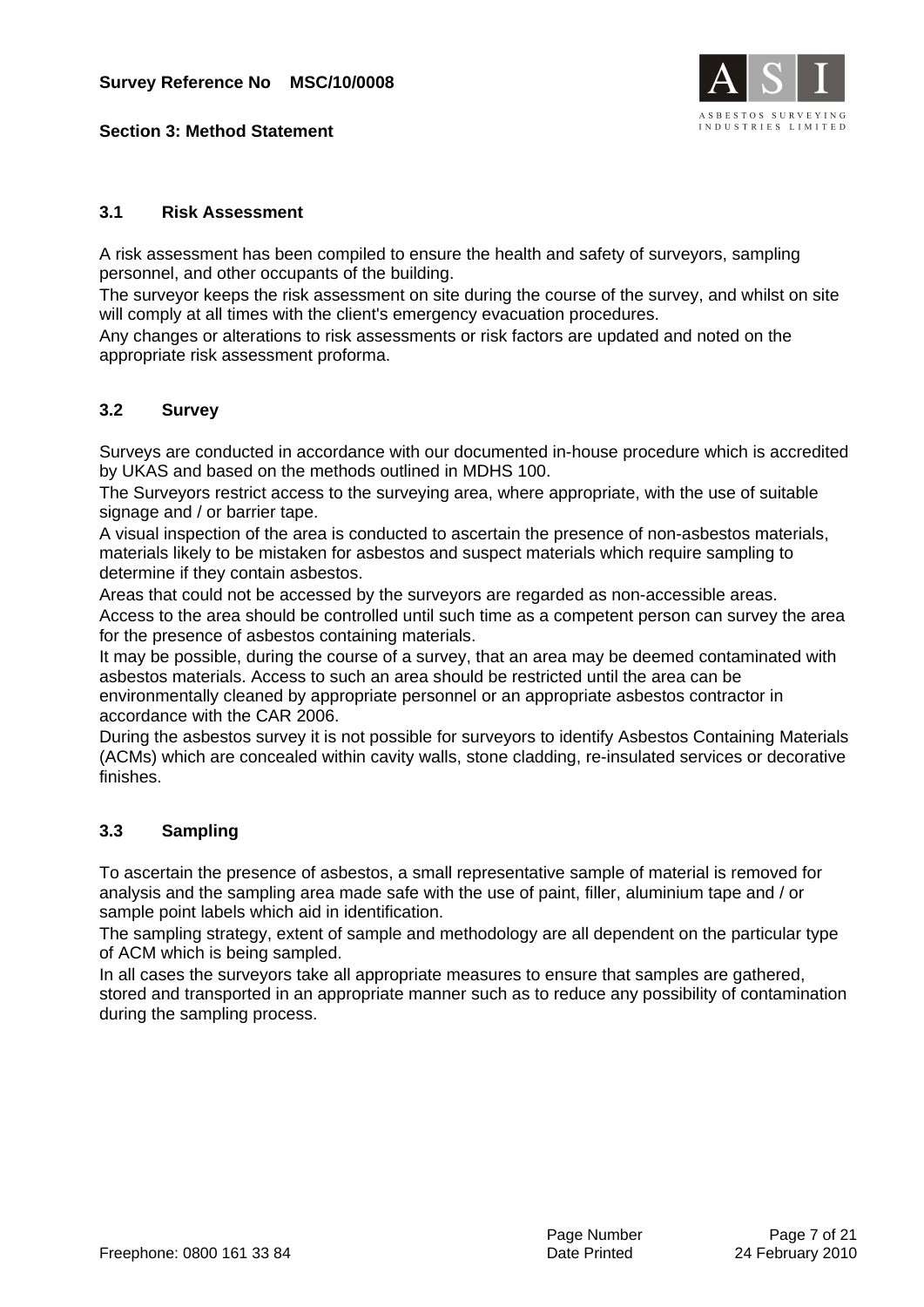

#### **Section 4: Asbestos Management**

#### **4.1 Aims and Purpose**

The aim of this inspection was to locate and identify suspected asbestos containing materials as far as reasonably practicable, to take samples for analysis and record critical information.

The information collected was used to compile an Asbestos Register and to make assessments of all the asbestos containing materials detected in the course of the inspection as accurately as possible, this includes colour digital images.

A certificate of analysis of all samples collected can be found in Appendix III.

Contractors working in the building must be made aware of the presence of asbestos.

The asbestos register must be kept on site and be made readily available on request to any person(s) that may enter the building.

Information regarding all aspects of possible asbestos containing materials reported in the course of this survey can be found in Appendix I. This must be read in conjunction with Appendix III (site diagrams) where provided.

#### **4.2 Objectives**

The object of this survey was to locate and identify any asbestos containing materials as far as reasonably practicable and assess the risk they may cause in accordance with The Control of Asbestos Regulations (CAR 2006) supported by ACOPs, and the Methods for the Determination of Hazardous Substances (MDHS100).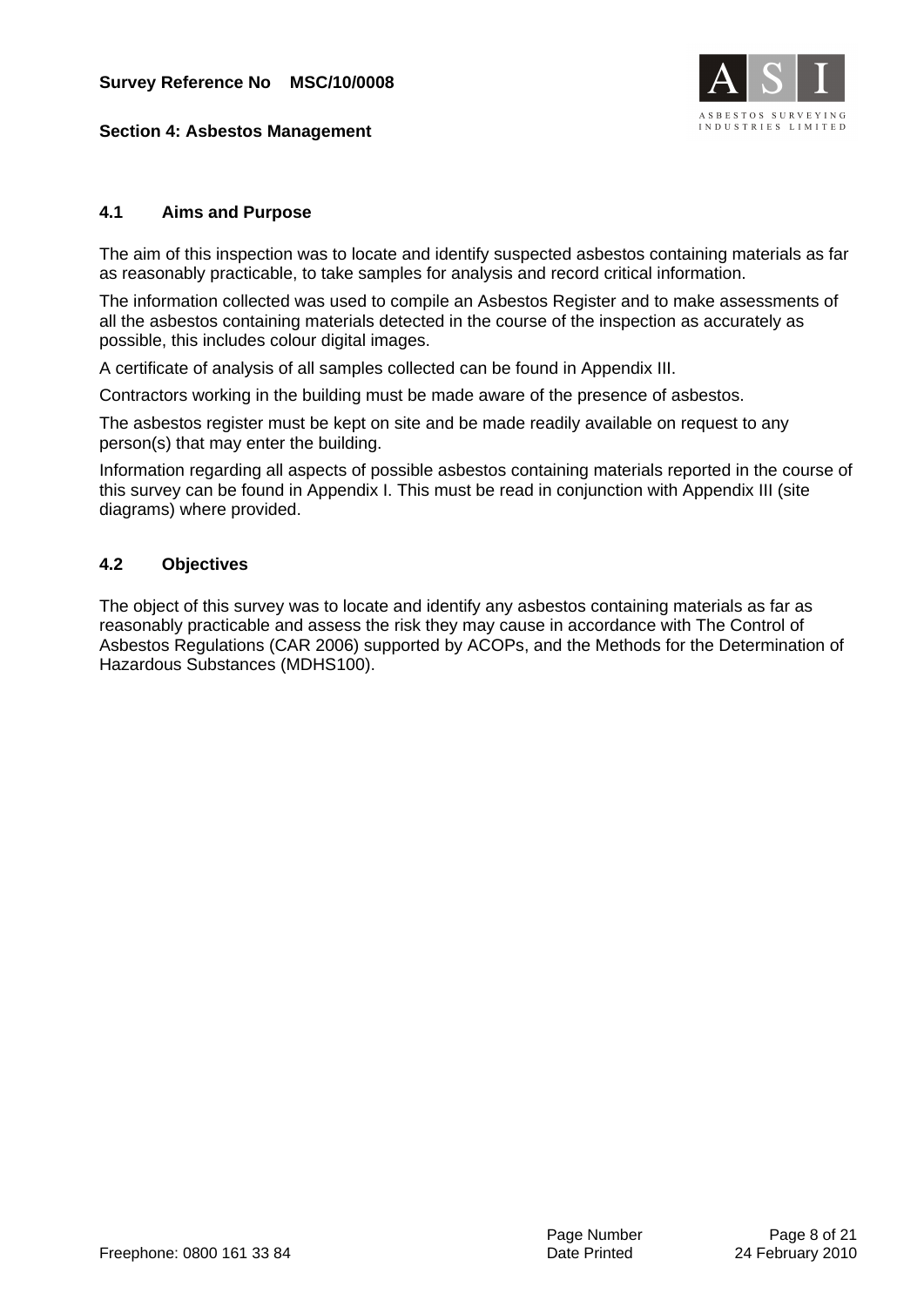

#### **Section 5: Survey Summary Guidance**

#### **PREFACE**

#### **Non-Accessible / Limited Access**

Non-accessible areas are recorded where an area or feature is innaccessible to the surveyors. Non accessed areas should be regarded as containing asbestos until they can be assessed by a competent person.

Limited access areas are recorded where access to an area or feature is restricted. The portion of the area which was not fully accessed should be regarded as containing asbestos until it can be assessed by a competent person.

#### **Presumed / Strongly Presumed**

In the absence of any other information, or if the surveyor cannot gain full access to a suspicious area or material, it must be PRESUMED that asbestos is present. It must be presumed that the asbestos type present is AMPHIBOLE.

If the surveyor has reason to suspect that a material is identical in composition to a previously sampled suspected ACM, then it may be STRONGLY PRESUMED, by way of reference, that the two materials are identical in asbestos type and content.

#### **Pooled Samples**

Some heterogenous materials are exceptionally difficult to identify from a single sample. In this instance a 'pooled' sample may have been taken in certain areas. Pooled samples contain samples taken from a number of separate areas which are analysed together to give a better overall picture of asbestos density and type.

#### **Referred Samples**

Where similar construction exists and laboratory analysis of one of the materials has confirmed the presence of asbestos, there is a strong presumption that the other similar materials also contain asbestos.

Likewise, where the laboratory analysis is negative for the presence of asbestos and there is a reasoned argument to presume the other similar materials are sufficiently similar in composition, application and age, then it may be presumed that they also do not conatin asbestos. Any material likely to contain asbestos should be sampled prior to its disturbance if there is any doubt as to whether asbestos is present.

Samples which are cross referenced in such a manner are 'Referred' samples and appear in the register as 'Refer to sample...'. Indicating the original sample to which the similar material is related to.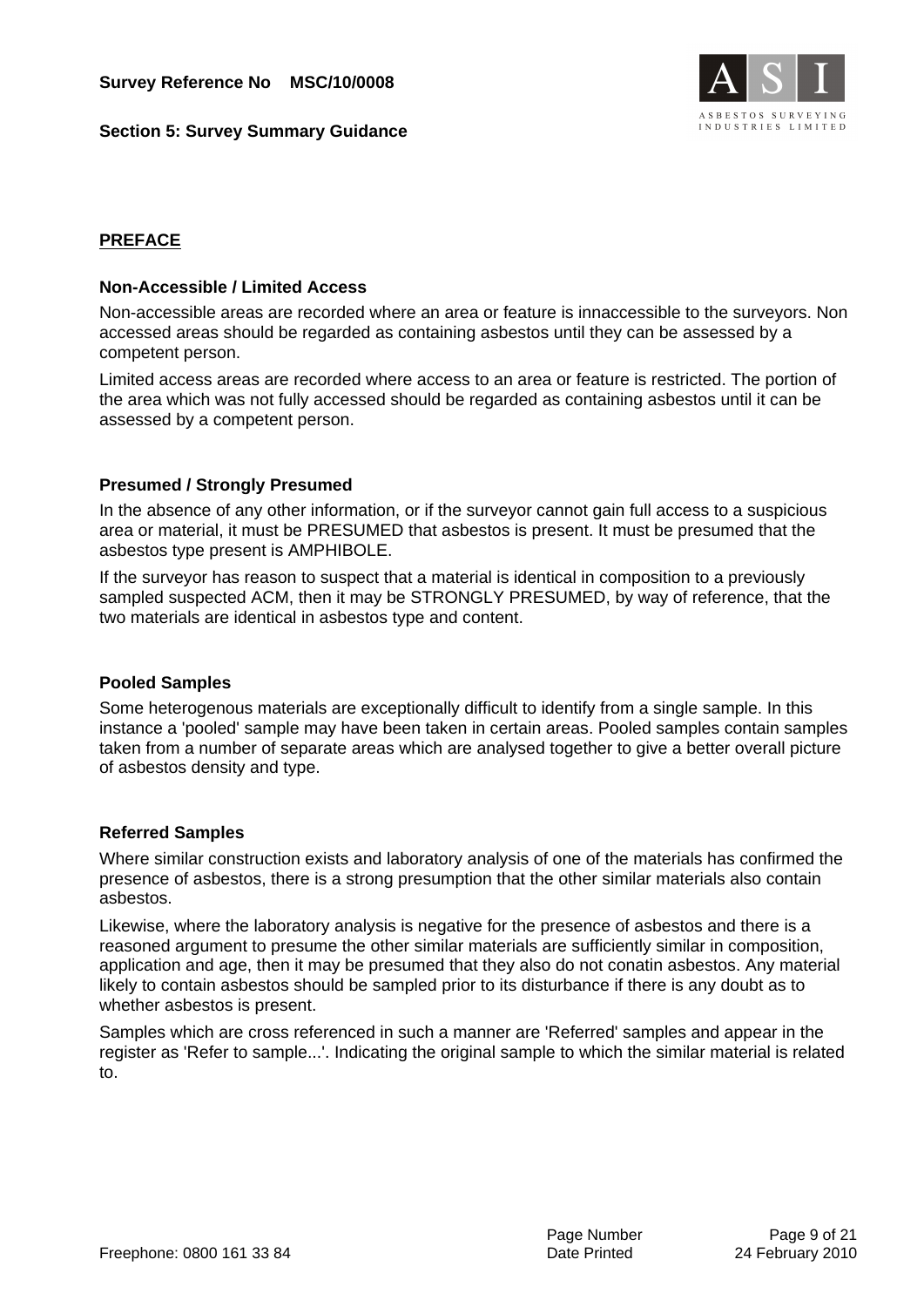

#### **Section 5: Survey Summary Guidance**

#### **Important Notes**

Where asbestos is proven to be present on-site then the site users should be made asbestos aware.

The existence of an asbestos register can instill a false sense of security. The results of any survey cannot be regarded as definitive. In all cases, any suspect materials should be sampled for analysis if there is any doubt as to their composition.

For these reasons, the asbestos register should not be used as an asbestos removal specification but as a guide.

Recommendations and required actions reflect the opinions of ASI Ltd. and should be considered as part of the overall management plan for the property.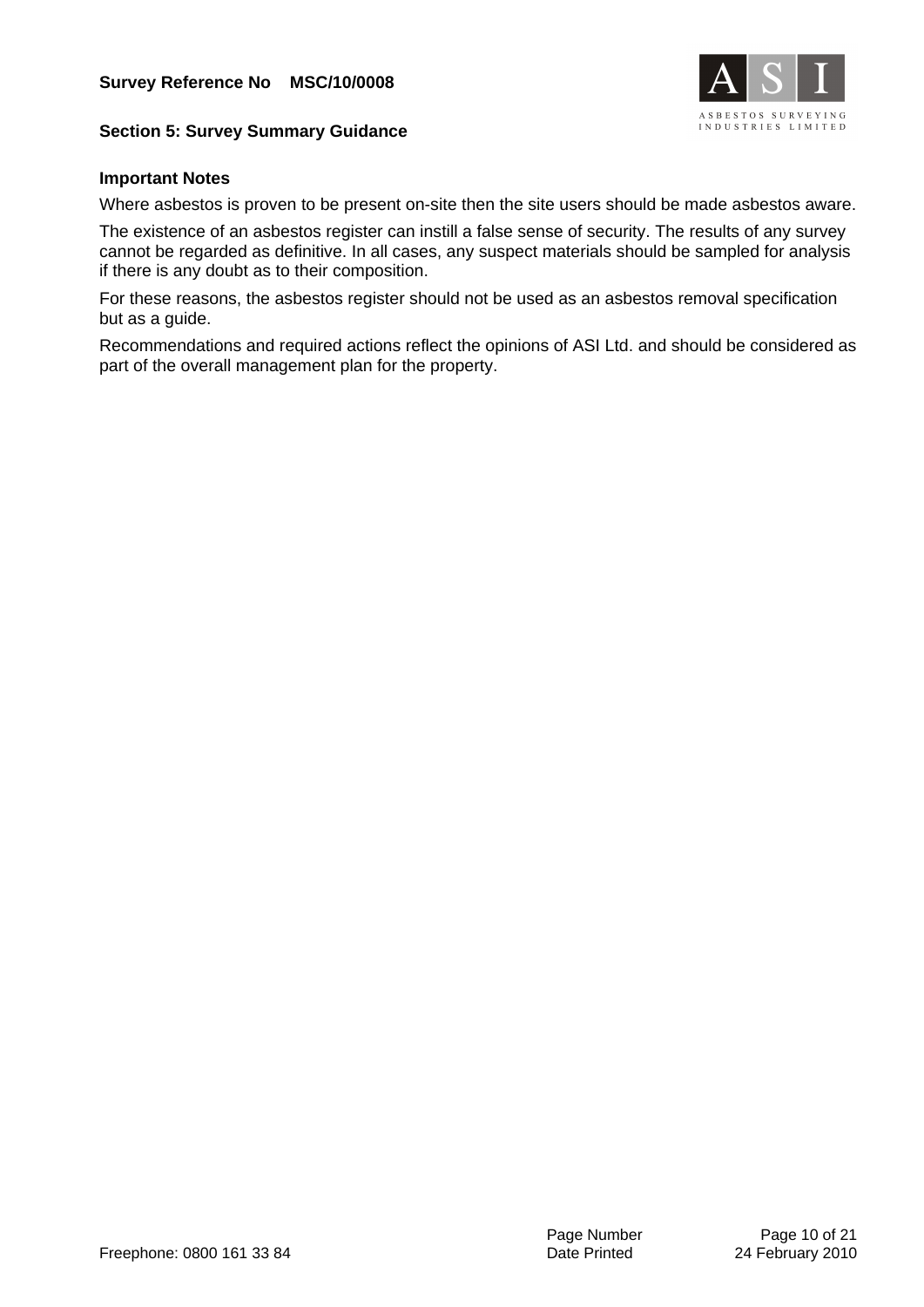**Section 5: Survey Summary Guidance**



#### **5.1 Survey Summary Details**

|    | <b>Entry Floor/Room</b>          |        | <b>Product Type</b>                                | <b>Description</b>                                                                                                                                                                           |                  | <b>Detected</b> | <b>Item Asbestos Asbestos</b><br>Type |
|----|----------------------------------|--------|----------------------------------------------------|----------------------------------------------------------------------------------------------------------------------------------------------------------------------------------------------|------------------|-----------------|---------------------------------------|
| 01 | $1 /$ Loft                       |        | <b>Bitumen</b>                                     | <b>Bitumen Roof Felt</b>                                                                                                                                                                     | S01              | No              | <b>NADIS</b>                          |
|    |                                  |        |                                                    | <b>Notes:</b> Felt and timber ceiling, block walls, timber mmmf and plasterboard floor, plastic pipe works.                                                                                  |                  |                 |                                       |
| 02 | G / Dr Read                      |        | <b>Textured Coating</b>                            | Textured coating to plasterboard ceiling                                                                                                                                                     | S <sub>02</sub>  | No              | <b>NADIS</b>                          |
|    |                                  |        |                                                    | Notes: Non ACM ceiling tiles with solid and plsterboard wall and textured coating to plasterboard ceiling above,<br>solid and plasterboard walls, fitted carpet, timber sill, ceramic sink.  |                  |                 |                                       |
| 03 | G / Office                       |        | <b>Textured Coating</b>                            | Textured coating to plasterboard ceiling                                                                                                                                                     | S <sub>0</sub> 3 | No              | <b>NADIS</b>                          |
|    |                                  |        |                                                    | Notes: Non AMC ceiling tiles with solid and plasterboard wall and textured coating to plasterboard ceiling above,<br>solid and plasterboard walls, fitted carpet, timber sill, ceramic sink. |                  |                 |                                       |
| 04 |                                  |        | G / Reception/Dispencary Textured Coating          | Textured coating to plasterboard ceiling                                                                                                                                                     | S04              | No              | <b>NADIS</b>                          |
|    |                                  |        |                                                    | <b>Notes:</b> Textured coating to plasterboard ceiling, solid and plasterboard walls, fitted carpet, timber sill.                                                                            |                  |                 |                                       |
| 05 | G / Reception/Dispencary Bitumen |        |                                                    | Bitumen sink pad                                                                                                                                                                             | S <sub>05</sub>  | No              | <b>NADIS</b>                          |
|    |                                  | Notes: |                                                    |                                                                                                                                                                                              |                  |                 |                                       |
| 06 | G / Hall 1                       |        | <b>Textured Coating</b>                            | Textured coating to plasterboard ceiling                                                                                                                                                     | S06              | No              | <b>NADIS</b>                          |
|    |                                  |        |                                                    | Notes: Textured coating to plasterboard ceiling, plasterboard and solid walls, fitted carpet.                                                                                                |                  |                 |                                       |
| 07 | G / Suzanne Stone                |        | <b>Textured Coating</b>                            | Textured coating to plasterboard ceiling                                                                                                                                                     | S07              | No              | <b>NADIS</b>                          |
|    |                                  |        | sink.                                              | <b>Notes:</b> Textured coating to plasterboard ceiling, solid and plasterboard walls, fitted carpet, timber sill, ceramic                                                                    |                  |                 |                                       |
| 08 | G / Dr Morris                    |        | <b>Textured Coating</b>                            | Textured coating to plasterboard ceiling                                                                                                                                                     | S <sub>08</sub>  | No              | <b>NADIS</b>                          |
|    |                                  |        | sink.                                              | Notes: Textured coating to plasterboard ceiling, solid and plasterboard walls, fitted carpet, timber sill, ceramic                                                                           |                  |                 |                                       |
| 09 | G / Store                        |        | - n/a -                                            | No asbestos containing materials detected in<br>area                                                                                                                                         |                  | No              | - n/a -                               |
|    |                                  |        |                                                    | <b>Notes:</b> Ceiling part of entry 01, loft, block walls, concrete floor, ceramic sink.                                                                                                     |                  |                 |                                       |
| 10 | G / Hall 2                       |        | <b>Textured Coating</b>                            | Textured coating to plasterboard ceiling                                                                                                                                                     | S <sub>09</sub>  | No              | <b>NADIS</b>                          |
|    |                                  |        | boxing, modern fuse boxes with timber back panels. | Notes: Textured coating to pasterboard ceiling, plasterboard and solid walls, non ACM vinyl floor lay, timber                                                                                |                  |                 |                                       |
| 11 | G/WC                             |        | <b>Textured Coating</b>                            | Textured coating to plasterboard ceiling                                                                                                                                                     | S <sub>10</sub>  | No              | <b>NADIS</b>                          |
|    |                                  |        | cistern and sink.                                  | Notes: Textureed coating to plasterboard ceiling, solid and plasterboard walls, non ACM vinyl floor lay, ceramic                                                                             |                  |                 |                                       |
| 12 | G / Staff Shower                 |        | <b>Textured Coating</b>                            | Textured coating to plasterboard ceiling                                                                                                                                                     | S11              | No              | <b>NADIS</b>                          |
|    |                                  |        |                                                    | Notes: Textured coating to plasterboard ceiling, solid and plasterboard walls, concrete floor.                                                                                               |                  |                 |                                       |
| 13 | G / Waiting Room                 |        | - n/a -                                            | No asbestos containing materials detected in<br>area                                                                                                                                         |                  | No              | - n/a -                               |
|    |                                  |        |                                                    | Notes: Timber ceiling, solid and plasterboard wall, fitted carpet, timber sills.                                                                                                             |                  |                 |                                       |
| 14 | G / Hall 3                       |        | <b>Textured Coating</b>                            | Textured coating to plasterboard ceiling                                                                                                                                                     | S <sub>12</sub>  | No              | <b>NADIS</b>                          |
|    |                                  |        |                                                    | Notes: Textured coating to plasterboard ceiling, plasterboard and solid walls, fitted carpet.                                                                                                |                  |                 |                                       |
| 15 | G / Treatment Room               |        | <b>Textured Coating</b>                            | Textured coating to plasterboard ceiling                                                                                                                                                     | S13              | No              | <b>NADIS</b>                          |
|    |                                  |        | ceramic and metal sinks.                           | Notes: Textured coating to plasterboard ceiling, solid and plasterboard walls, non ACM vinyl floor lay, timber sill,                                                                         |                  |                 |                                       |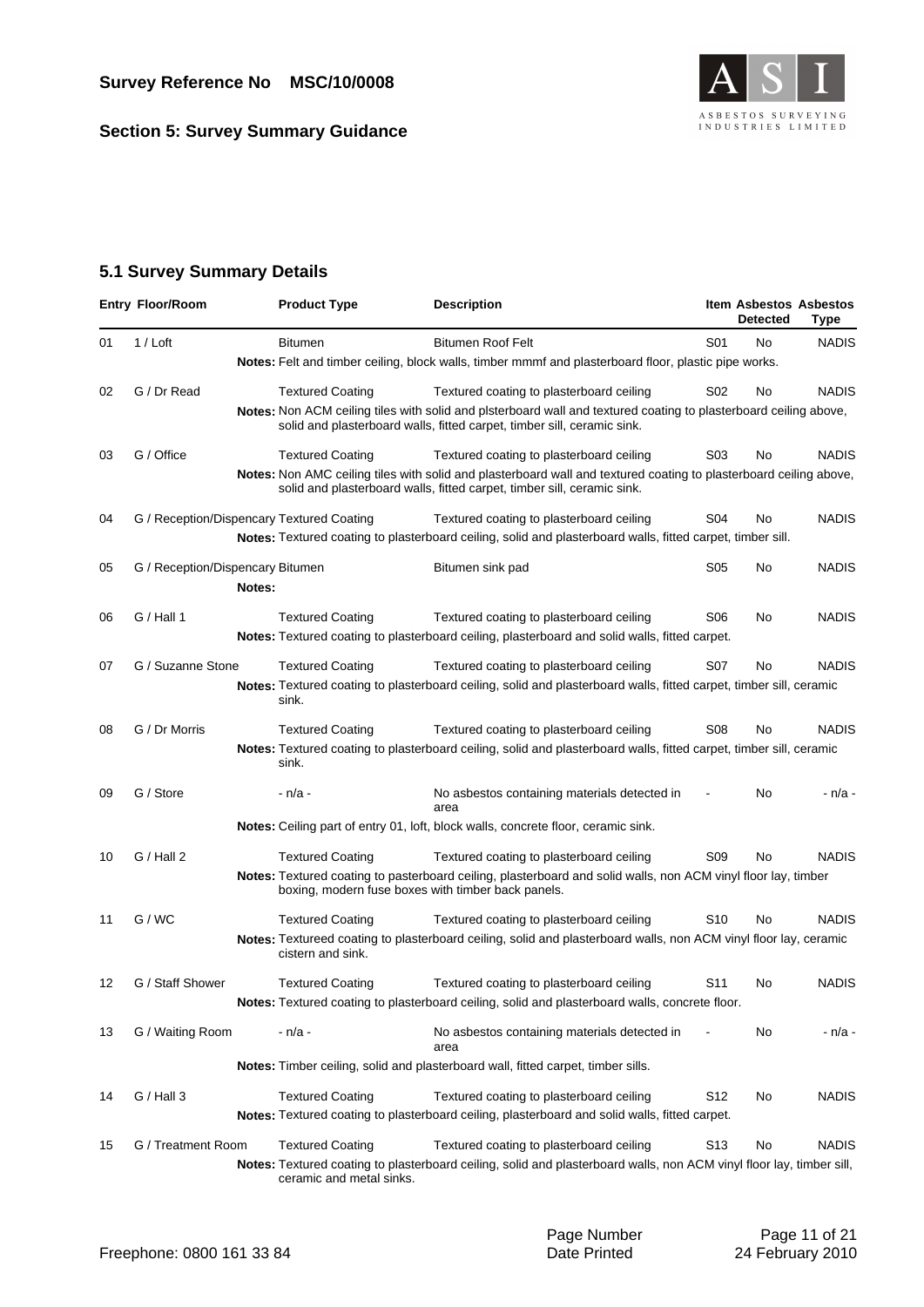

#### **Section 5: Survey Summary Guidance**

| 16 | G / Treatment Room  | <b>Bitumen</b>                 | Bitumen sink pad                                                                                                     | S <sub>14</sub> | No. | <b>NADIS</b> |
|----|---------------------|--------------------------------|----------------------------------------------------------------------------------------------------------------------|-----------------|-----|--------------|
|    | Notes:              |                                |                                                                                                                      |                 |     |              |
| 17 | ' Disabled WC<br>G, | <b>Textured Coating</b>        | Textured coating to plasterboard ceiling                                                                             | S <sub>15</sub> | No. | <b>NADIS</b> |
|    |                     | ceramic sink, ceramic cistern. | Notes: Textured coating to plasterboard ceiling, solid and plasterboard walls, non ACM vinyl floor lay, timber sill, |                 |     |              |
| 18 | G / Entrance Hall   | - n/a -                        | No asbestos containing materials detected in<br>area                                                                 |                 | No  | - n/a -      |
|    |                     |                                | Notes: Timber ceiling, solid and plasterboard walls, fitted carpet.                                                  |                 |     |              |
| 19 | G/WC2               | <b>Textured Coating</b>        | Textured coating to plasterboard ceiling                                                                             | S <sub>16</sub> | No  | <b>NADIS</b> |
|    |                     | ceramic cistern and sink.      | Notes: Textured coating to plasterboard ceiling, solid and plasterboard walls, non ACM vinyl floor lay, timber sill, |                 |     |              |
| 20 | G / External        | <b>Cement Products</b>         | Cement under cloaking                                                                                                | S <sub>17</sub> | Yes | Chrysotile   |
|    |                     |                                | Notes: Brick built, tiled roof, timber soffits and facias, plastic rainwater goods, no visible damp proof course.    |                 |     |              |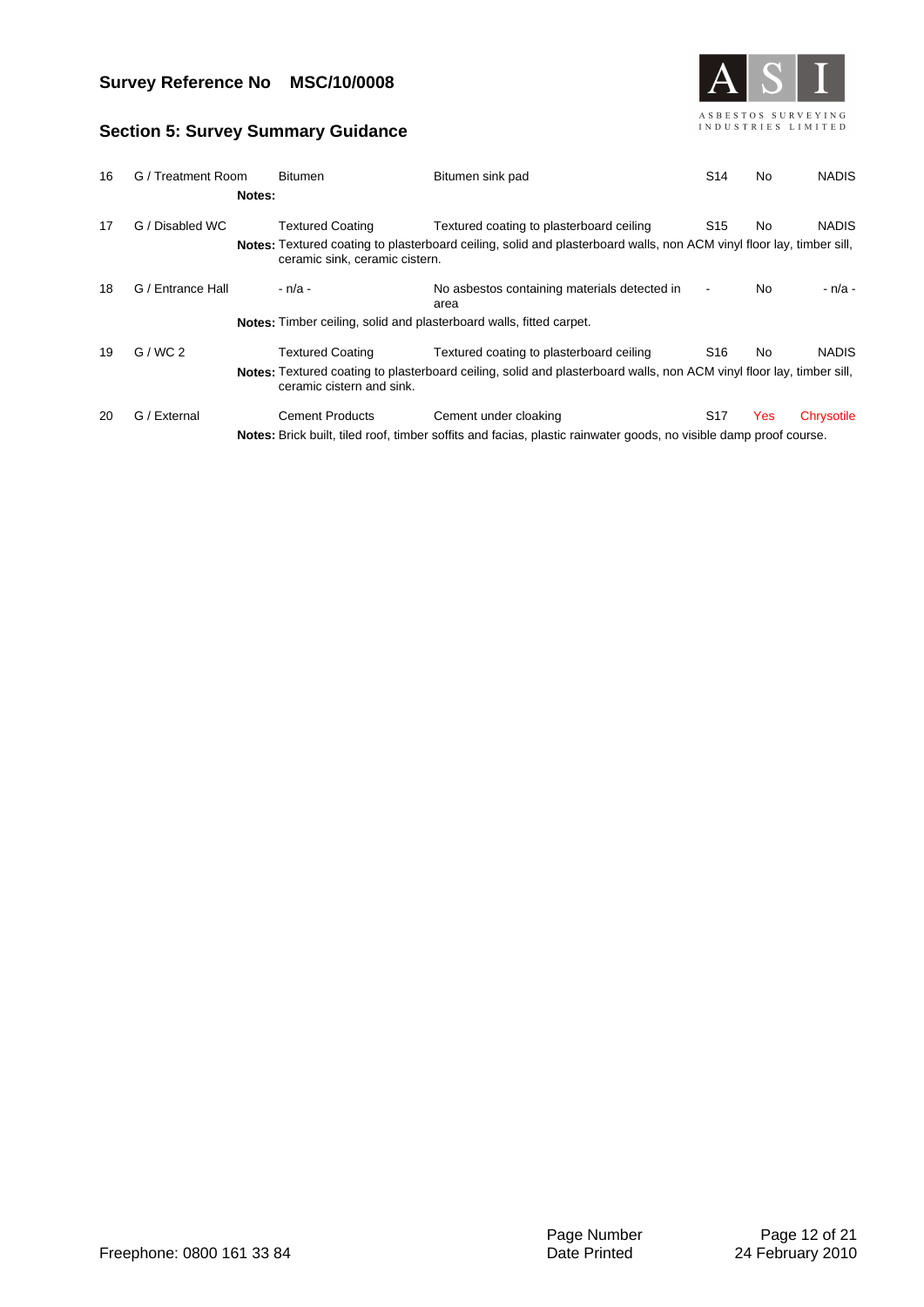**Section 6: Sample Summary**



#### **PREFACE**

#### **Section 6.1 Positive Results:- HSE Notifiable Materials**

In accordance with the Control of Asbestos Regulations 2006, any works that are carried out on asbestos lagging, sprayed asbestos coating and asbestos insulation board, are subject to a 14 day notification period prior to the start of works. All works must be conducted by an asbestos removals contractor licensed by the HSE.

#### **Section 6.2 Positive Results:- Non-Notifiable Materials**

Asbestos containing materials that are non-notifiable may be worked on by appropriately trained personnel without the need for a licensed contractor. However all waste must be disposed of through an appropriately licensed carrier.

#### **Important Notes**

Where asbestos is proven to be present on-site, the site users should be made asbestos aware.

The existence of an asbestos register can instill a false sense of security. The results of any survey cannot be regarded as definitive. In all cases, any suspect materials should be sampled for analysis if there is any doubt as to their composition.

For these reasons, the asbestos register should not be used as an asbestos removal specification but as a guide.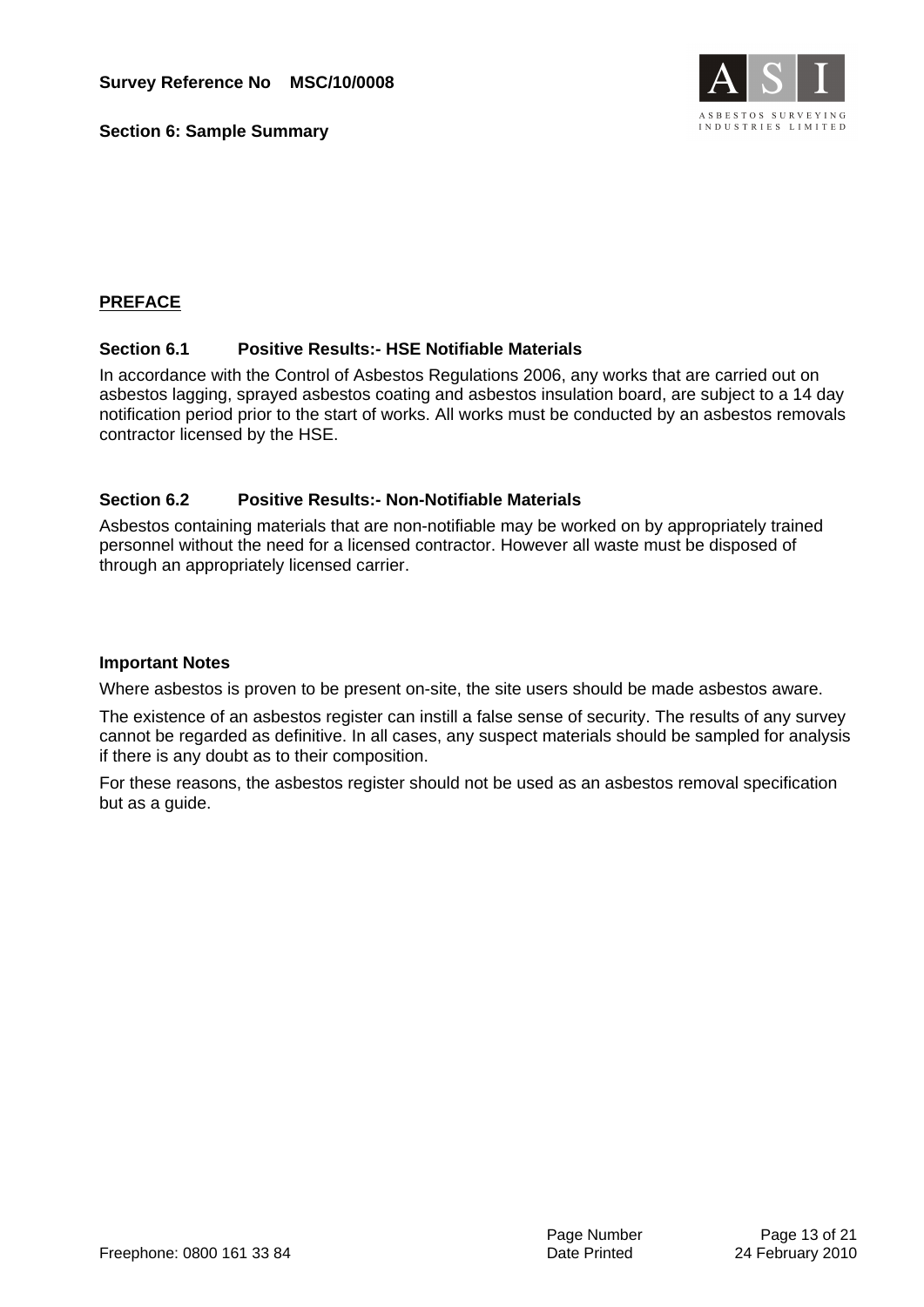**Section 6: Sample Summary**



#### Work on these materials must be carried out by a licensed asbestos contractor in accordance with the CAR 2006

#### **6.1 Positive Results:- HSE Notifiable Materials**

| <b>Entry Floor/Room</b> | <b>Product Type</b> | Item | <b>Extent</b> | <b>Asbestos</b> | Location |
|-------------------------|---------------------|------|---------------|-----------------|----------|
|                         |                     |      |               | Type            |          |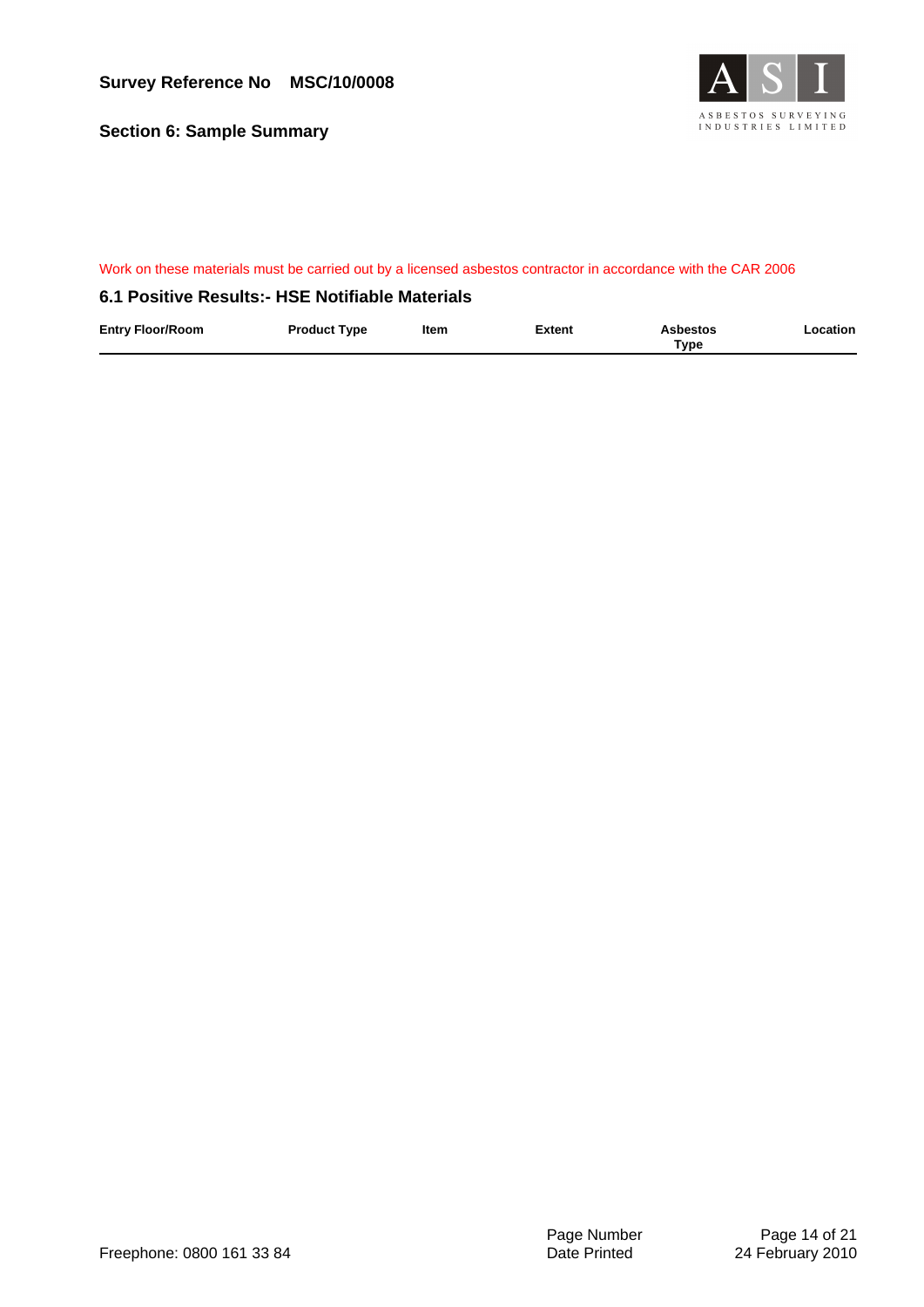**Section 6: Sample Summary**



#### Appropriately trained personnel may work on these materials. All waste must be disposed of through a licensed carrier.

#### **6.2 Positive Results:- Non-Notifiable Materials**

| <b>Entry Floor/Room</b> | <b>Product Type</b>                 | Item Extent Asbestos | Tvpe | Location              |
|-------------------------|-------------------------------------|----------------------|------|-----------------------|
| 20 G / External         | Cement Products S17 40 m Chrysotile |                      |      | Cement under cloaking |

**Advised Actions:** 6 The area should be subjected to a full environmental clean by an appropriately qualified contractor.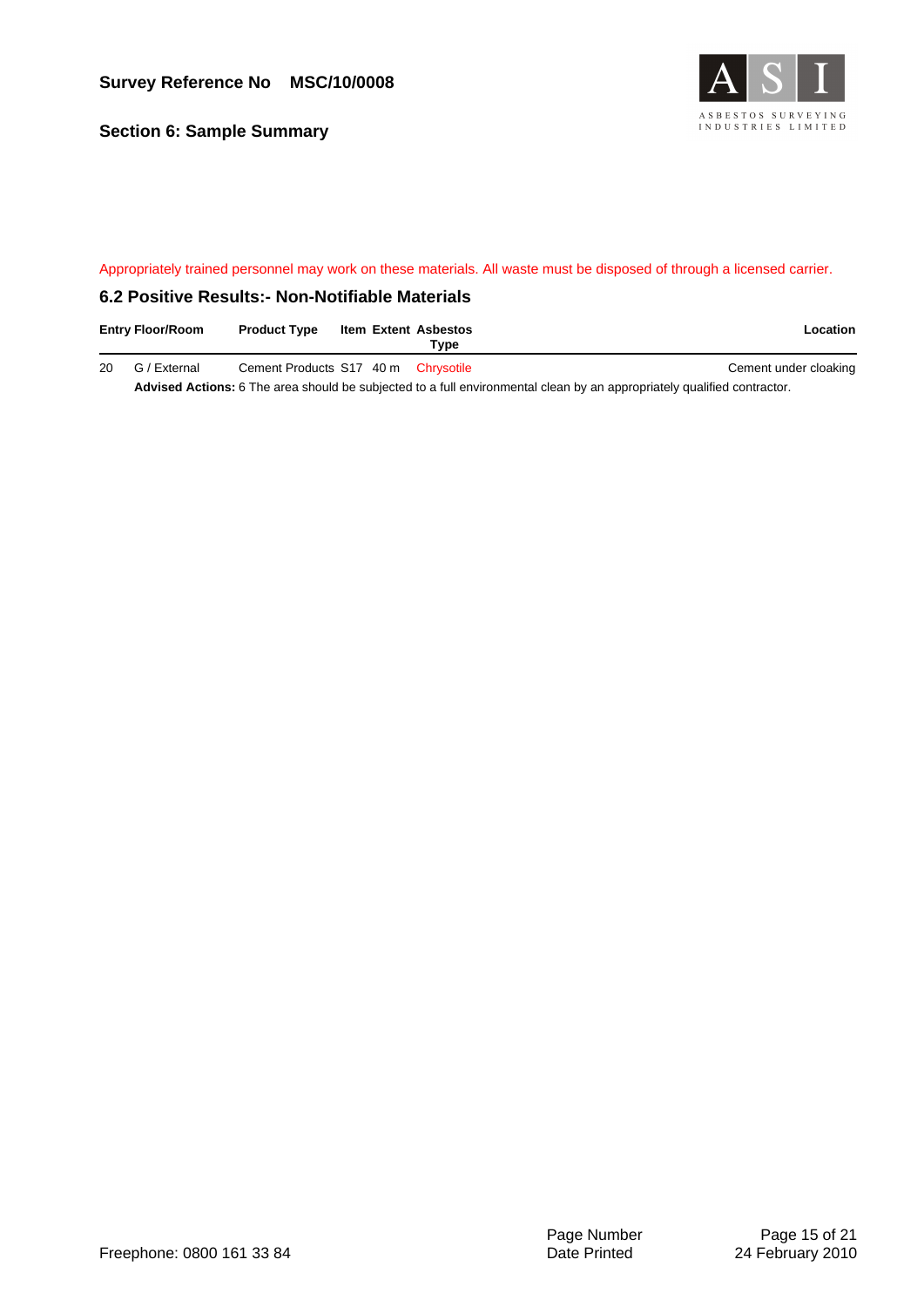

**Appendix I: Asbestos Register**

#### **PREFACE**

**Survey Details** Gives relevant information on the survey.

#### **Item Details**

Photo and description of positively identified asbstos material or non accessed area.

#### **Material Algorithm**

The Material Algorithm assesses the potential for fibre release associated with the material's physical properties.

#### **Material Categories**

The table of categories is reproduced from the MDHS 100 and is used to divide the range of material factors into bands.

#### **Material Assessment**

The material assessment takes the result of the material algorithm and assigns the appropriate material category.

There is also an indication of whether the material is generally HSE notifiable - i.e. if it falls under the category of 'insulations, coatings and asbestos insulation board', work on which usually requires the service of a licensed asbestos contractor.

#### **Advised Actions**

A recommended management option chosen by the surveyor on site during the initial assessment.

#### **Notes**

Asbestos containing materials that are recorded as HSE Notifiable can only be worked on or removed by a Fully Licensed Asbestos Removal Contractor.

A Type I or Type II Standard Sampling and Identification assessment cannot be used as a guide to major refurbishment or demolition.

Any register may instill a false sense of security. This register should be used as a guide and should not be regarded as a definitive catalogue of all possible asbestos containing materials in all areas.

ASI Ltd. have no accreditation for asbestos management and any recommendations made by ASI Ltd. with respect to asbestos management reflect the opinions and interpretations of its staff and should not be regarded as definitive.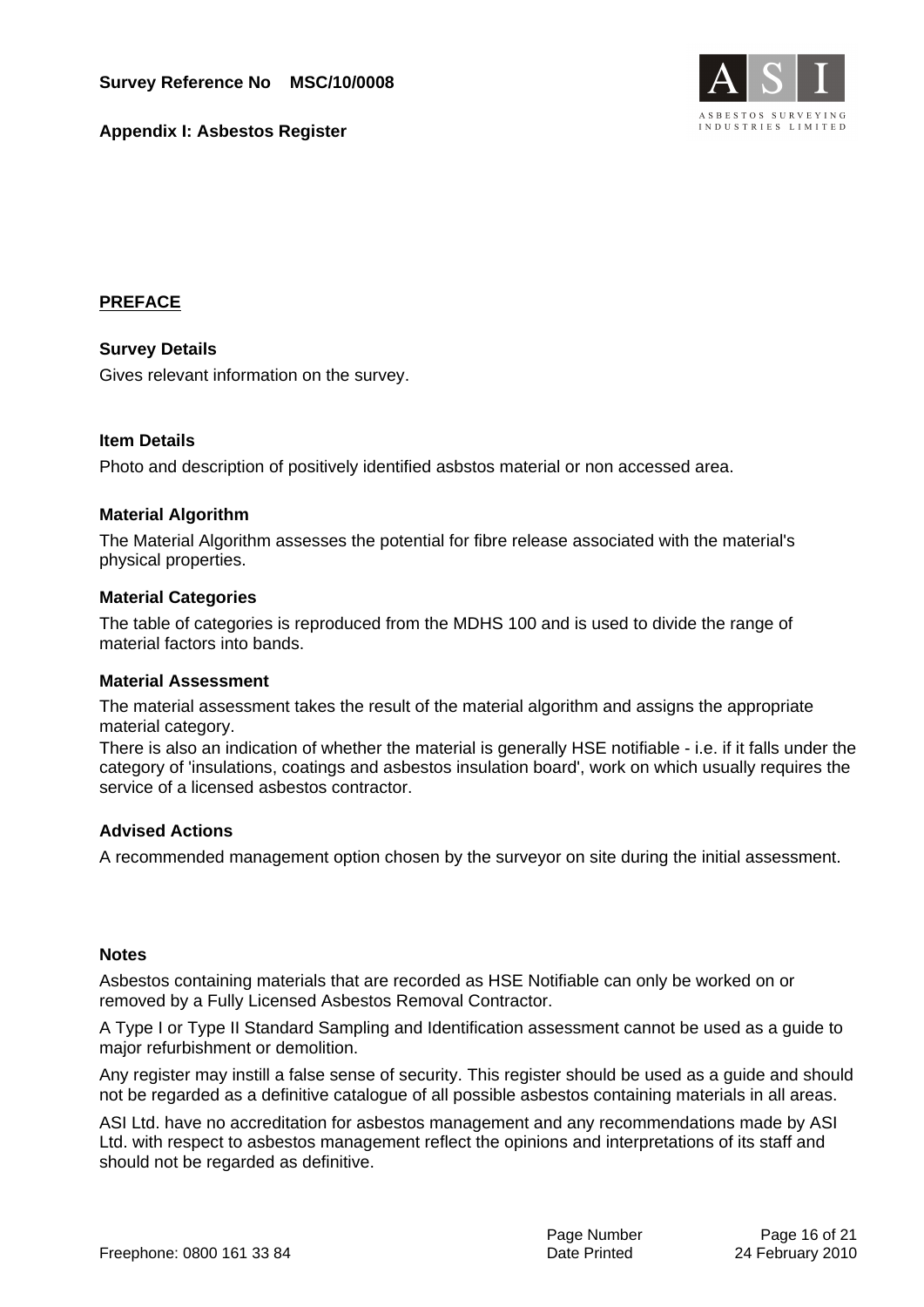**Appendix I: Asbestos Register**



#### **Survey Details**

| <b>Entry Number</b>                         | 20                             |
|---------------------------------------------|--------------------------------|
| <b>Lead Surveyor</b>                        | <b>Philip Jenkins</b>          |
| <b>Inspection Type</b>                      | <b>Type II Asbestos Survey</b> |
| <b>Inspection Date</b>                      | 13 January 2010                |
| <b>Next Inspection Date 13 January 2011</b> |                                |

#### **Item Details**

| <b>Area Title</b>                    | External               |  |
|--------------------------------------|------------------------|--|
| <b>Floor/Level</b>                   | <b>Ground Floor</b>    |  |
| <b>Product Type</b>                  | <b>Cement Products</b> |  |
| <b>Item Description</b>              | S17                    |  |
| <b>Estimated Extent</b>              | 40 m                   |  |
| Labelled                             | No                     |  |
| <b>Product</b><br><b>Description</b> | Cement under cloaking  |  |



## **Material Algorithm**

### **Material Categories**

| <b>Product Type</b>           | <b>Cement Products</b> |   |
|-------------------------------|------------------------|---|
| <b>Treatment</b>              | None                   | 3 |
| <b>Damage Extent   Low</b>    |                        |   |
| Asbestos Type   Chrysotile    |                        |   |
| <b>Material Factor Rating</b> |                        |   |

| <b>Material Factor</b> | Potential For Fibre Release |
|------------------------|-----------------------------|
| $>= 10$                | High                        |
| 7 - 9                  | Medium                      |
| 5 - 6                  | Low                         |
| ם - מ                  | Very Low                    |

#### **Material Assessment**

| <b>Material Factor Rating</b>   Result from Material Assessment (above) |                                |     |
|-------------------------------------------------------------------------|--------------------------------|-----|
| <b>Material Category</b>                                                | Il Potential for fibre release | LOW |
| <b>HSE Notifiable</b>                                                   | 'Yes / No                      | NΟ  |

#### **Advised Actions**

**6 The area should be subjected to a full environmental clean by an appropriately qualified contractor.**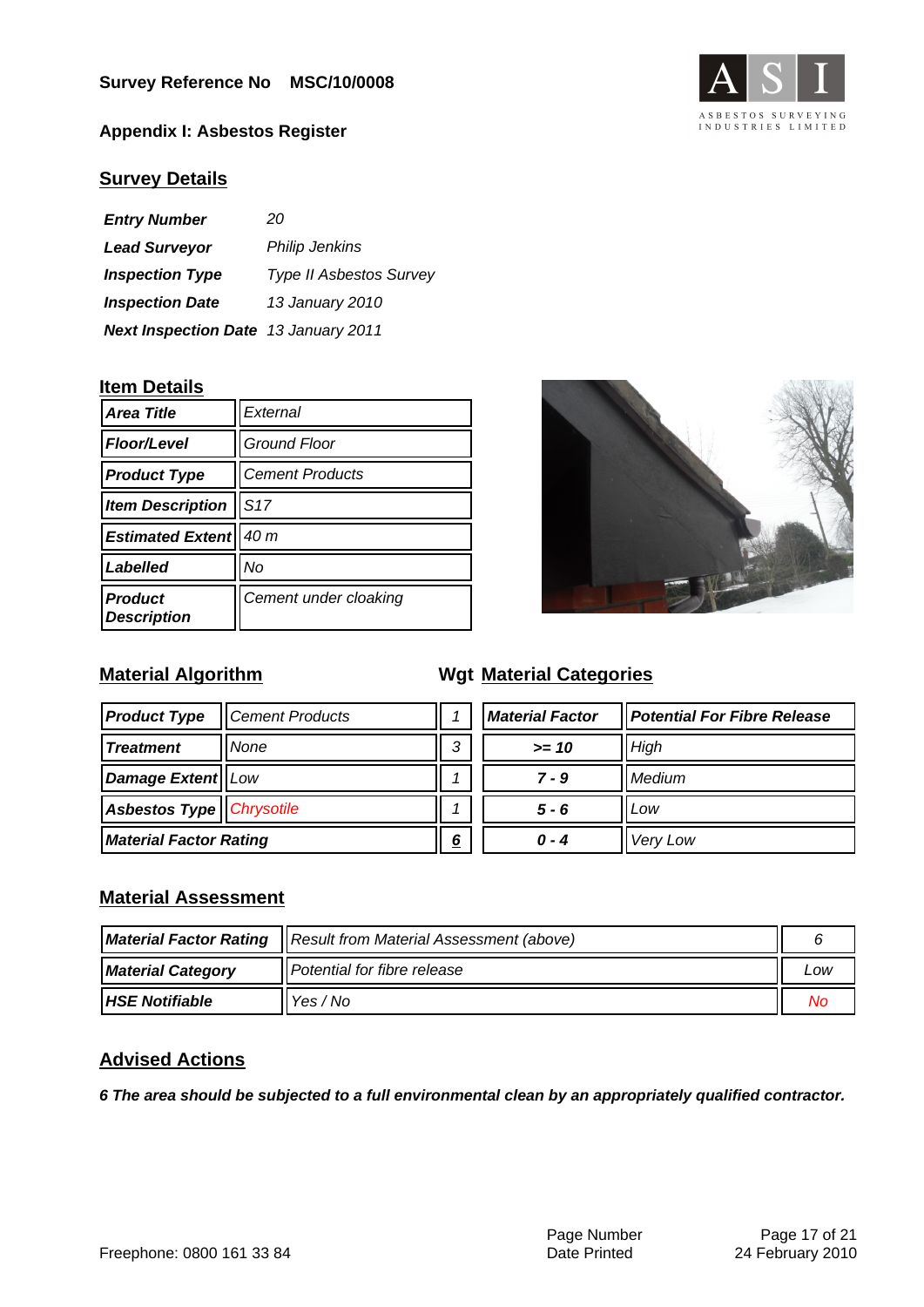**Appendix II: Material Assessment Keys**



#### **PREFACE**

#### **Material and Risk Assessment Algorithms**

Material assessments are conducted in line with the procedures outlined in the MDHS 100.

This appendix details each parameter of the Material Assessment Algorithm. Each parameter is assigned a weighting according to the physical property of the material observed at the time of the inspection or resulting from sample analysis.

The sum of the weightings provides the Material Factor Rating.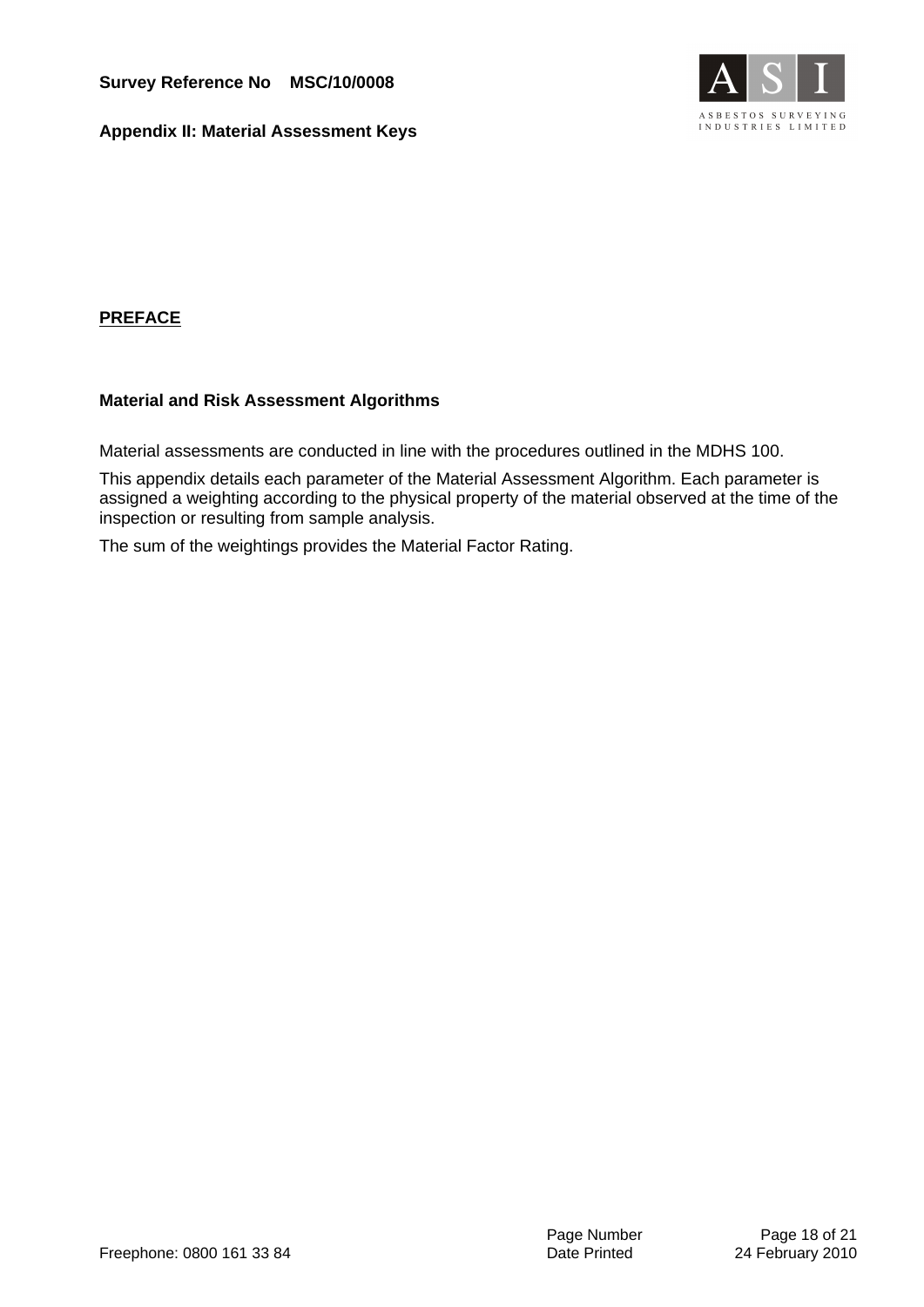**Appendix II: Material Assessment Keys**



#### **Product Type**

| <b>DEFINITION</b>                       | <b>DESCRIPTION</b>           | <b>WEIGHTING</b> |
|-----------------------------------------|------------------------------|------------------|
| Asbestos was used in over 3,000         | <b>Bitumen</b>               |                  |
| different products mostly used in the   | <b>Bonded Products</b>       |                  |
| building industry. The type of material | <b>Cement Products</b>       |                  |
| will determine the possibility of       | <b>Textured Coating</b>      |                  |
| damage and fibre release.               | <b>CAF Gaskets</b>           | 2                |
|                                         | Insulation Board             | 2                |
|                                         | <b>Paper Products</b>        | $\overline{2}$   |
|                                         | Rope                         | $\overline{2}$   |
|                                         | <b>Woven Textile</b>         | $\overline{2}$   |
|                                         | Debris                       | 3                |
|                                         | Hand Applied Pipe Insulation | 3                |
|                                         | Hard Set Pipe Insulation     | 3                |
|                                         | <b>Insulation Bag</b>        | 3                |
|                                         | Loose Fill                   | 3                |
|                                         | Millboard                    | 3                |
|                                         | Sectional Pipe Lagging       | 3                |
|                                         | <b>Sprayed Coating</b>       | 3                |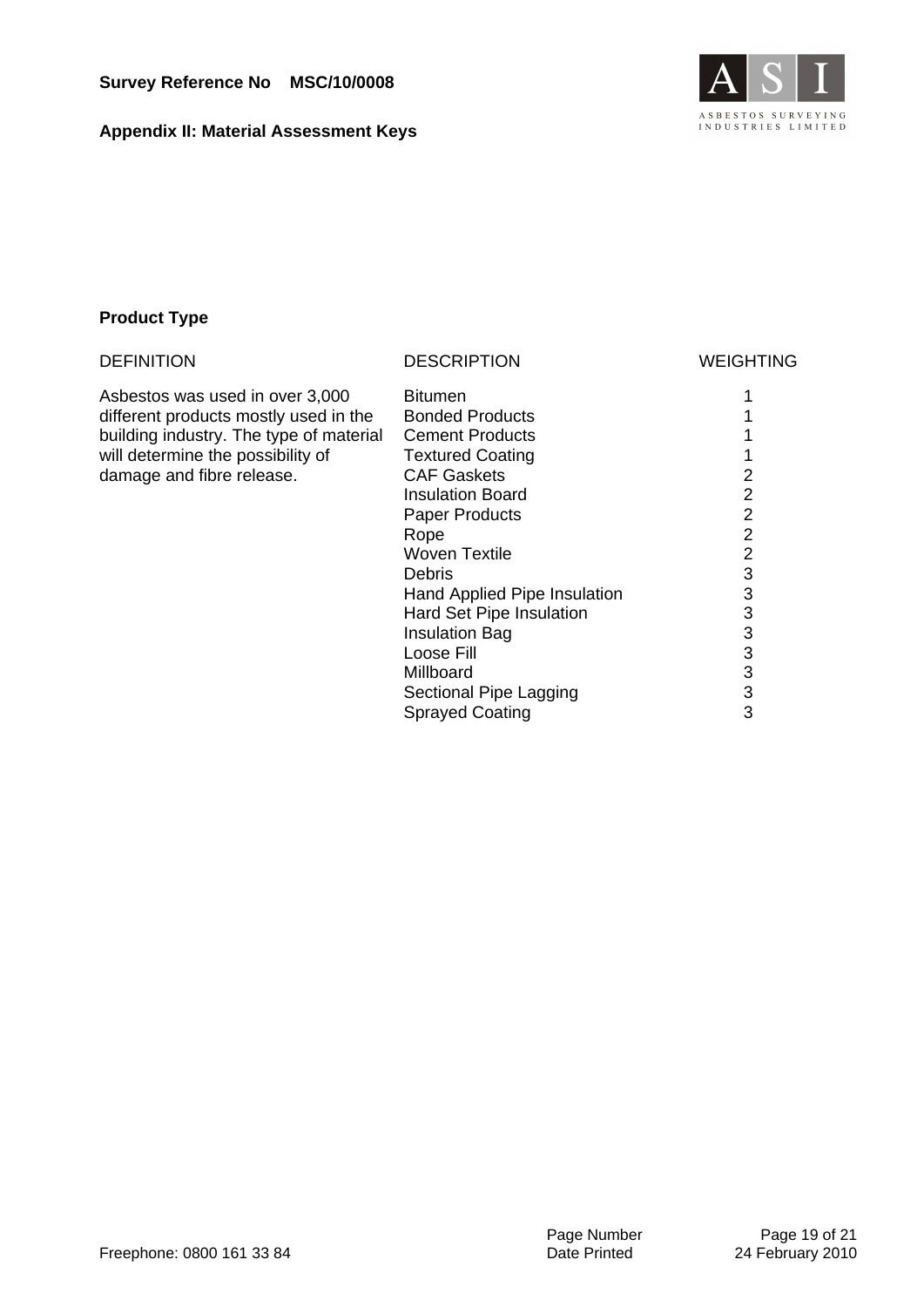#### **Appendix II: Material Assessment Keys**



#### **Extent of Damage**

| <b>DEFINITION</b>                                                                                                           | <b>DESCRIPTION</b>                   | <b>WEIGHTING</b> |
|-----------------------------------------------------------------------------------------------------------------------------|--------------------------------------|------------------|
| This describes the extent of damage<br>to the material. The greater the<br>damage the greater the risk of fibre<br>release. | N/A<br>None<br>Low<br>Medium<br>High | 0<br>2<br>3      |

#### **Existing Treatment**

| <b>DEFINITION</b>                                         | <b>DESCRIPTION</b> | <b>WEIGHTING</b> |
|-----------------------------------------------------------|--------------------|------------------|
| The treatment applied to the asbestos Composite Materials |                    | 0                |
| material determines the ease at which Encapsulated        |                    |                  |
| fibres may be released.                                   | Painted            |                  |
|                                                           | Covered            | $\mathcal{P}$    |
|                                                           | <b>None</b>        | 3                |

### **Asbestos Type**

| <b>DEFINITION</b>                      | <b>DESCRIPTION</b>        | <b>WEIGHTING</b> |
|----------------------------------------|---------------------------|------------------|
| There are six different types of       | N/A                       | 0                |
| asbestos that can be found, the most   | <b>NADIS</b>              | 0                |
| common found in Britain are, amosite   | Chrysotile                |                  |
| (brown), chrysotile (white), and       | Actinolite                | 2                |
| crocidolite (blue). The weighting may  | Amosite                   | 2                |
| differ but all types of asbestos are a | Amosite-Chrysotile        | 2                |
| health risk.                           | Anthopholite              | 2                |
|                                        | Tremolite                 | 2                |
|                                        | Crocidolite               | 3                |
|                                        | Crocidolite-Amosite       | 3                |
|                                        | Crocidolite-Chrysotile    | 3                |
|                                        | Presumed                  | 3                |
|                                        | <b>Presumed Amphibole</b> | 3                |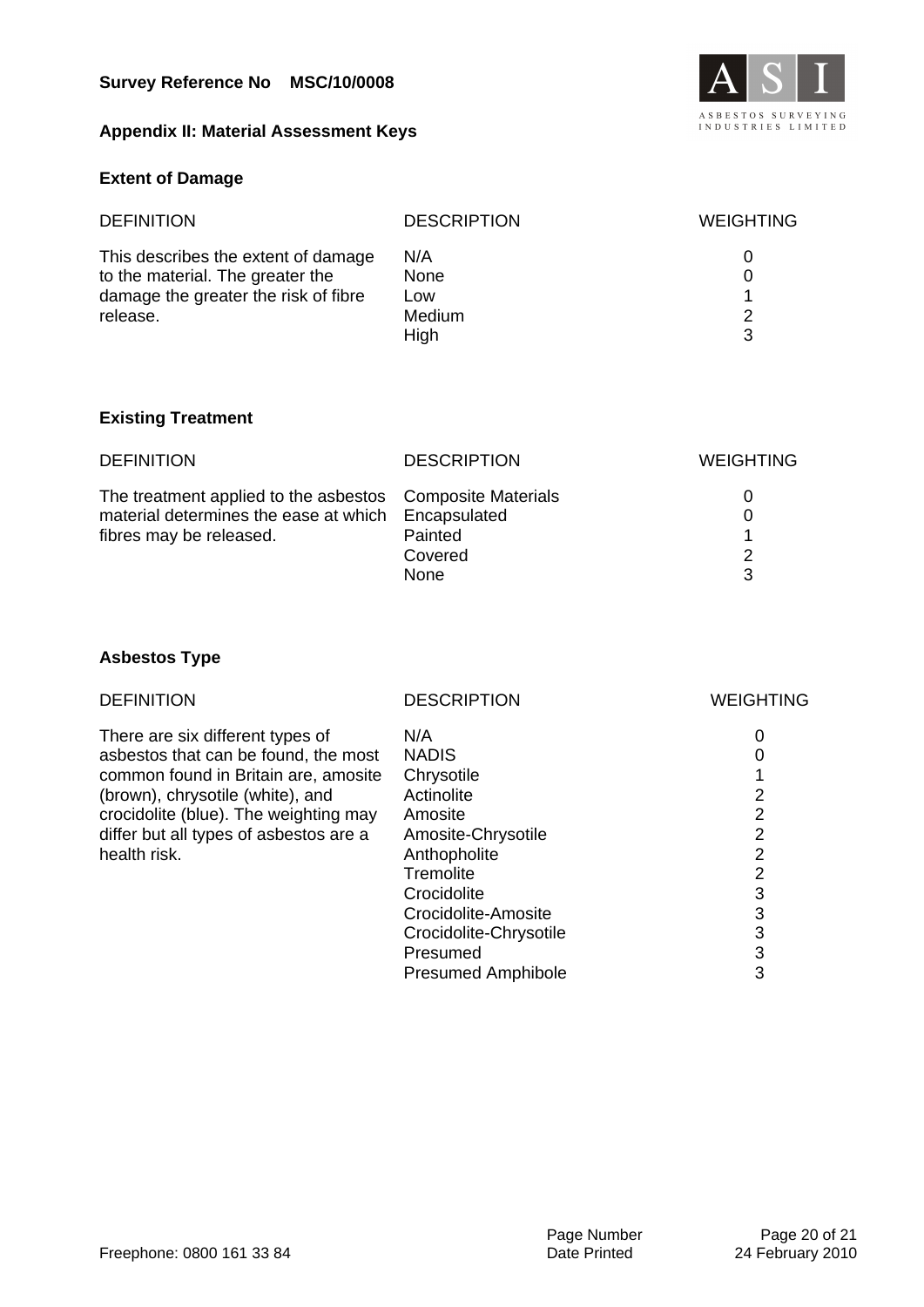

**Appendix III: Analytical Certificate and Site Diagrams**

**PREFACE**



#### **Analytical Certificate**

Samples collected during the course of a survey are analysed at the ASI Ltd. laboratory which is accredited to ISO/IEC 17025 by the UNITED KINGDOM ACCREDITATION SERVICE (UKAS) for Bulk Identification of asbestos in materials.

#### **Site Diagrams**

Sketch diagrams, where included, have been drawn up by the surveyor and are not to scale. They are illustrative only and indicate aproximate locations of samples collected and should not be used as a removal specification but only as a guide.

All relevant information regarding sample locations as shown on the diagrams are indicated below.

| (a) Positive Items |                                       |                       |                   |                       |     |         |
|--------------------|---------------------------------------|-----------------------|-------------------|-----------------------|-----|---------|
|                    | Sampled items are marked as           | S01.                  | S02, S03, etc     |                       |     | in Red  |
|                    | Pooled samples are marked as          | PS01, PS02, PS03, etc |                   |                       |     | in Red  |
|                    | Referred items are marked as          | R01.                  | R02, R03, etc     |                       |     | in Red  |
|                    | Presumed items are marked as          | P                     |                   |                       |     | in Red  |
|                    | Strongly Presumed items are marked as | <b>SP</b>             |                   |                       |     | in Red  |
| (b) Negative Items |                                       |                       |                   |                       |     |         |
|                    | Sampled items are marked as           | S01,                  | S02,              | S <sub>03</sub> , etc |     | in Blue |
|                    | Pooled samples are marked as          | PS01, PS02, PS03, etc |                   |                       |     | in Blue |
|                    | Referred items are marked as          | R01.                  | R <sub>02</sub> , | R <sub>03</sub> .     | etc | in Blue |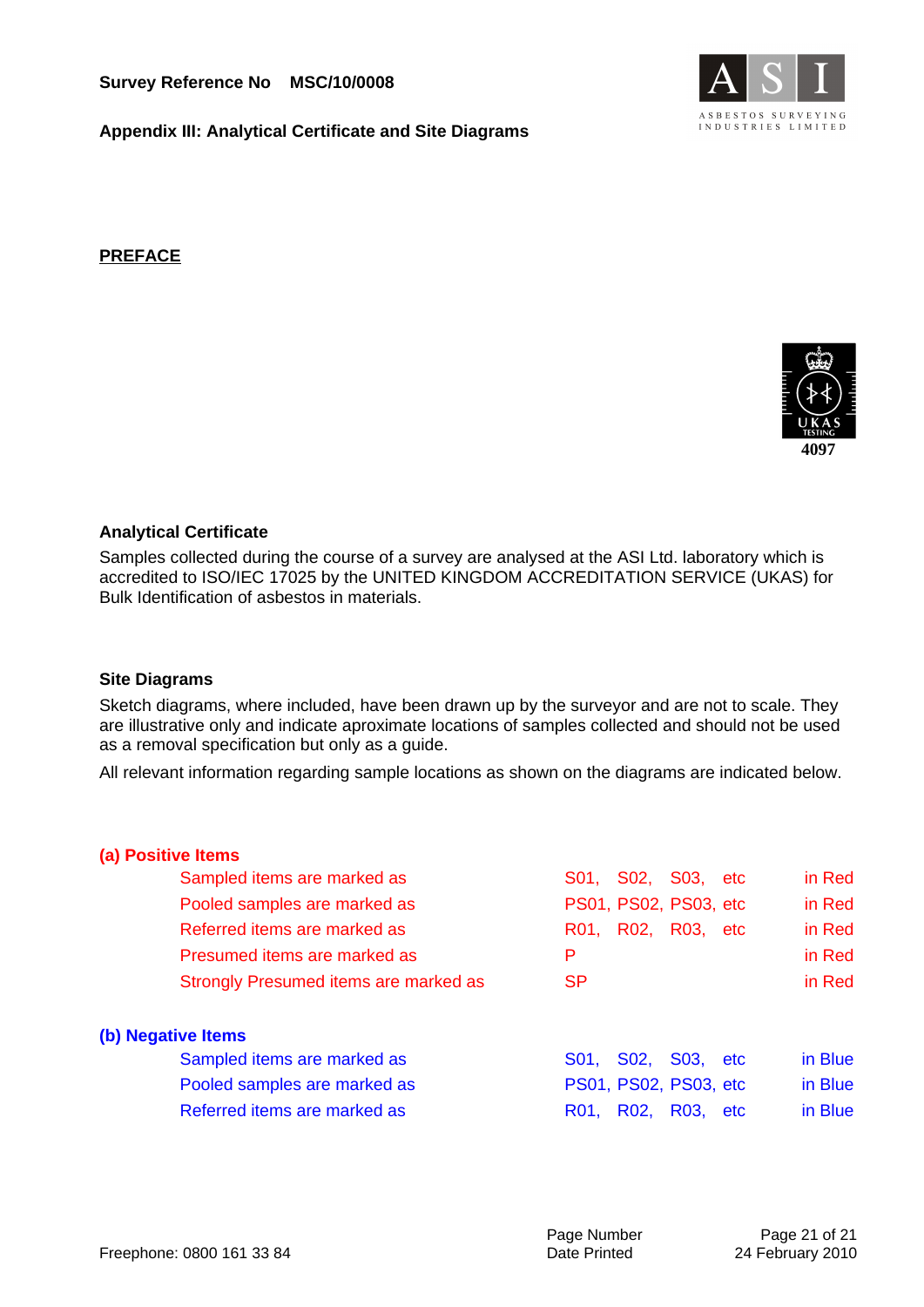



# **ASBESTOS FIBRE IDENTIFICATION CERTIFICATE**

| Job Reference N°:      | MSC/10/0008                         | Lab Certificate N°:    |            | ASI/10/L/0341    |   |
|------------------------|-------------------------------------|------------------------|------------|------------------|---|
| <b>Client:</b>         | <b>Fressingfield Medical Centre</b> | Page:                  |            | οf               | 2 |
| <b>Client Address:</b> | <b>New Street</b>                   | <b>Report Date:</b>    | 19/02/10   |                  |   |
|                        | Fressingfield                       | Source:                | <b>ASI</b> |                  |   |
|                        | Eye, Suffolk                        | N° of Samples Received |            | <b>SEVENTEEN</b> |   |
|                        | <b>IP21 5PJ</b>                     | Date Received:         | 14/01/10   |                  |   |
| FAO:                   | <b>Katie Civil</b>                  | Date Analysed:         | 19/02/10   |                  |   |
| <b>Site Address:</b>   | <b>Stradbroke Medical Centre</b>    |                        |            |                  |   |
|                        | Wilby Road, Stradbroke              |                        |            |                  |   |
|                        | Nr Eye, Suffolk, IP21 5JN           |                        |            |                  |   |

| MSC/10/0008                         | Lab Certificate N°:    |          | ASI/10/L/0341    |   |  |
|-------------------------------------|------------------------|----------|------------------|---|--|
| <b>Fressingfield Medical Centre</b> | Page:                  |          | οf               | 2 |  |
| <b>New Street</b>                   | <b>Report Date:</b>    | 19/02/10 |                  |   |  |
| Fressingfield                       | Source:                | ASI      |                  |   |  |
| Eye, Suffolk                        | N° of Samples Received |          | <b>SEVENTEEN</b> |   |  |
| <b>IP21 5PJ</b>                     | Date Received:         | 14/01/10 |                  |   |  |
| Katie Civil                         | Date Analysed:         | 19/02/10 |                  |   |  |
| _ _                                 |                        |          |                  |   |  |

**Method of Analysis** 

Sample identification was carried out using Polarised Light Microscopy coupled with McCrone Dispersion staining techniques in accordance with the documented in-house method, based on the HSE guidance notes HSG248. (Asbestos: The Analysts Guide for Sampling Analysis and Clearance Procedures)

| ASI<br>Sample No | <b>Client</b><br>Sample No | <b>Floor/Level</b> | Area                     | <b>Product Type*/ Location</b>           | <b>Asbestos Type</b><br><b>Detected</b> |
|------------------|----------------------------|--------------------|--------------------------|------------------------------------------|-----------------------------------------|
| 01 of 17         | $\overline{\phantom{a}}$   | First              | Loft                     | Bitumen roof felt                        | <b>NADIS</b>                            |
| 02 of 17         |                            | Ground             | Dr Read                  | Textured coating to plasterboard ceiling | <b>NADIS</b>                            |
| 03 of 17         |                            | Ground             | Office                   | Textured coating to plasterboard ceiling | <b>NADIS</b>                            |
| 04 of 17         | <b>.</b>                   | Ground             | Reception<br>/dispensary | Textured coating to plasterboard ceiling | <b>NADIS</b>                            |
| 05 of 17         |                            | Ground             | Reception<br>/dispensary | Bitumen sink pad                         | <b>NADIS</b>                            |
| 06 of 17         |                            | Ground             | Hall 1                   | Textured coating to plasterboard ceiling | <b>NADIS</b>                            |
| 07 of 17         |                            | Ground             | Suzanne Stone            | Textured coating to plasterboard ceiling | <b>NADIS</b>                            |
| 08 of 17         |                            | Ground             | Dr Morris                | Textured coating to plasterboard ceiling | <b>NADIS</b>                            |

#### **Key: NADIS** – No Asbestos Detected In Sample

| Analysed By:          | <b>Print Name</b>                | Laura Allen           |
|-----------------------|----------------------------------|-----------------------|
| <b>Authorised By:</b> | <b>Print Name &amp; Position</b> | Laura Allen - Analyst |

D rece

#### **Authorised Signature**

#### **ASI does not accept any responsibility for information provided by the client or for the manor in which samples are taken by the client and delivered to ASI for analysis**

Notes

1 Sample(s) collected are analysed for the presence of six types of asbestos fibres, Crocidolite-blue, Amosite-brown, Chrysotile-white, Anthophyllite, Actinolite, and Tremolite.

2 Opinions and interpretations are identified by an \* and are outside the scope of the laboratory's UKAS accreditation

Vers 57 / Issue: 6 / 16<sup>th</sup> October 2009

Asbestos Surveying Industries Limited registered in England and Wales Number 04389690. VAT Registration No 825 4532 33 36 Shamrock Way, Hythe Marina, Hythe, Hampshire, SO45 6DY Tel: 02380 815090 Fax: 02380 815099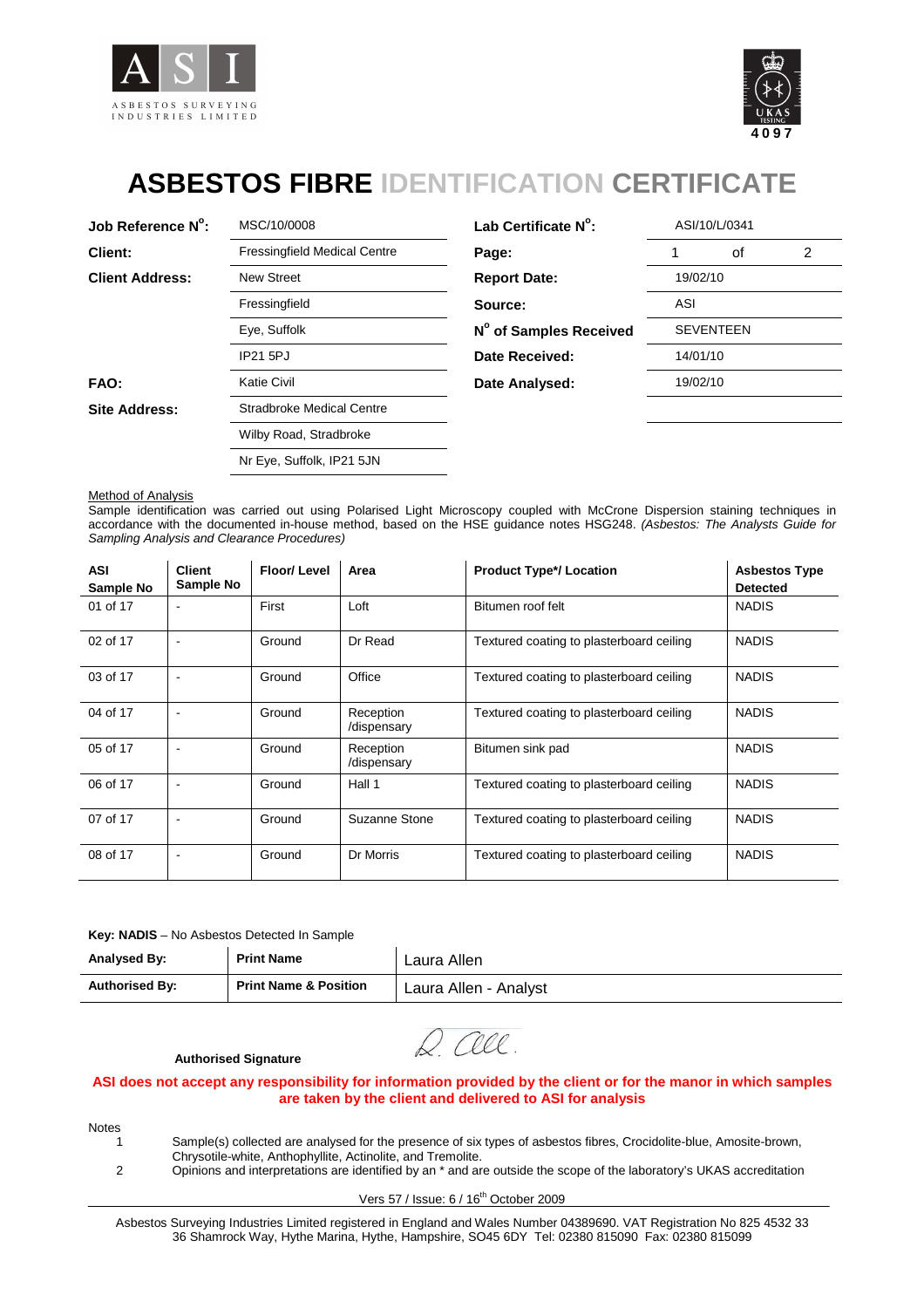



# **ASBESTOS FIBRE IDENTIFICATION CERTIFICATE**

**Job Reference N<sup>o</sup>**

**:** MSC/10/0008 **Lab Certificate N<sup>o</sup>**

**:** ASI/10/L/0341

**Page:** 2 of 2

**Method of Analysis** 

Sample identification was carried out using Polarised Light Microscopy coupled with McCrone Dispersion staining techniques in accordance with the documented in-house method, based on the HSE guidance notes HSG248. (Asbestos: The Analysts Guide for Sampling Analysis and Clearance Procedures)

| <b>ASI</b><br>Sample No | <b>Client</b><br>Sample No | Floor/Level | Area            | <b>Product Type*/ Location</b>           | <b>Asbestos Type</b><br><b>Detected</b> |
|-------------------------|----------------------------|-------------|-----------------|------------------------------------------|-----------------------------------------|
| 09 of 17                |                            | Ground      | Hall 2          | Textured coating to plasterboard ceiling | <b>NADIS</b>                            |
| 10 of 17                |                            | Ground      | <b>WC</b>       | Textured coating to plasterboard ceiling | <b>NADIS</b>                            |
| 11 of 17                | $\overline{a}$             | Ground      | Staff shower    | Textured coating to plasterboard ceiling | <b>NADIS</b>                            |
| 12 of 17                |                            | Ground      | Hall 3          | Textured coating to plasterboard ceiling | <b>NADIS</b>                            |
| 13 of 17                |                            | Ground      | Treatment room  | Textured coating to plasterboard ceiling | <b>NADIS</b>                            |
| 14 of 17                |                            | Ground      | Treatment room  | Bitumen sink pad                         | <b>NADIS</b>                            |
| 15 of 17                | $\overline{\phantom{a}}$   | Ground      | Disabled WC     | Textured coating to plasterboard ceiling | <b>NADIS</b>                            |
| 16 of 17                |                            | Ground      | WC <sub>2</sub> | Textured coating to plasterboard ceiling | <b>NADIS</b>                            |
| 17 of 17                | $\overline{\phantom{a}}$   | Ground      | Externals       | Cement undercloaking                     | <b>CHRYSOTILE</b>                       |

**Key: NADIS** – No Asbestos Detected In Sample

| Analysed By:          | <b>Print Name</b>                |  |
|-----------------------|----------------------------------|--|
| <b>Authorised By:</b> | <b>Print Name &amp; Position</b> |  |

**Authorised Signature** ………………………………………………..

#### **ASI does not accept any responsibility for information provided by the client or for the manor in which samples are taken by the client and delivered to ASI for analysis**

#### Notes

- 1 Sample(s) collected are analysed for the presence of six types of asbestos fibres, Crocidolite-blue, Amosite-brown, Chrysotile-white, Anthophyllite, Actinolite, and Tremolite.
- 2 Opinions and interpretations are identified by an \* and are outside the scope of the laboratory's UKAS accreditation

Vers 57 / Issue: 6 / 16<sup>th</sup> October 2009

Asbestos Surveying Industries Limited registered in England and Wales Number 04389690. VAT Registration No 825 4532 33 36 Shamrock Way, Hythe Marina, Hythe, Hampshire, SO45 6DY Tel: 02380 815090 Fax: 02380 815099